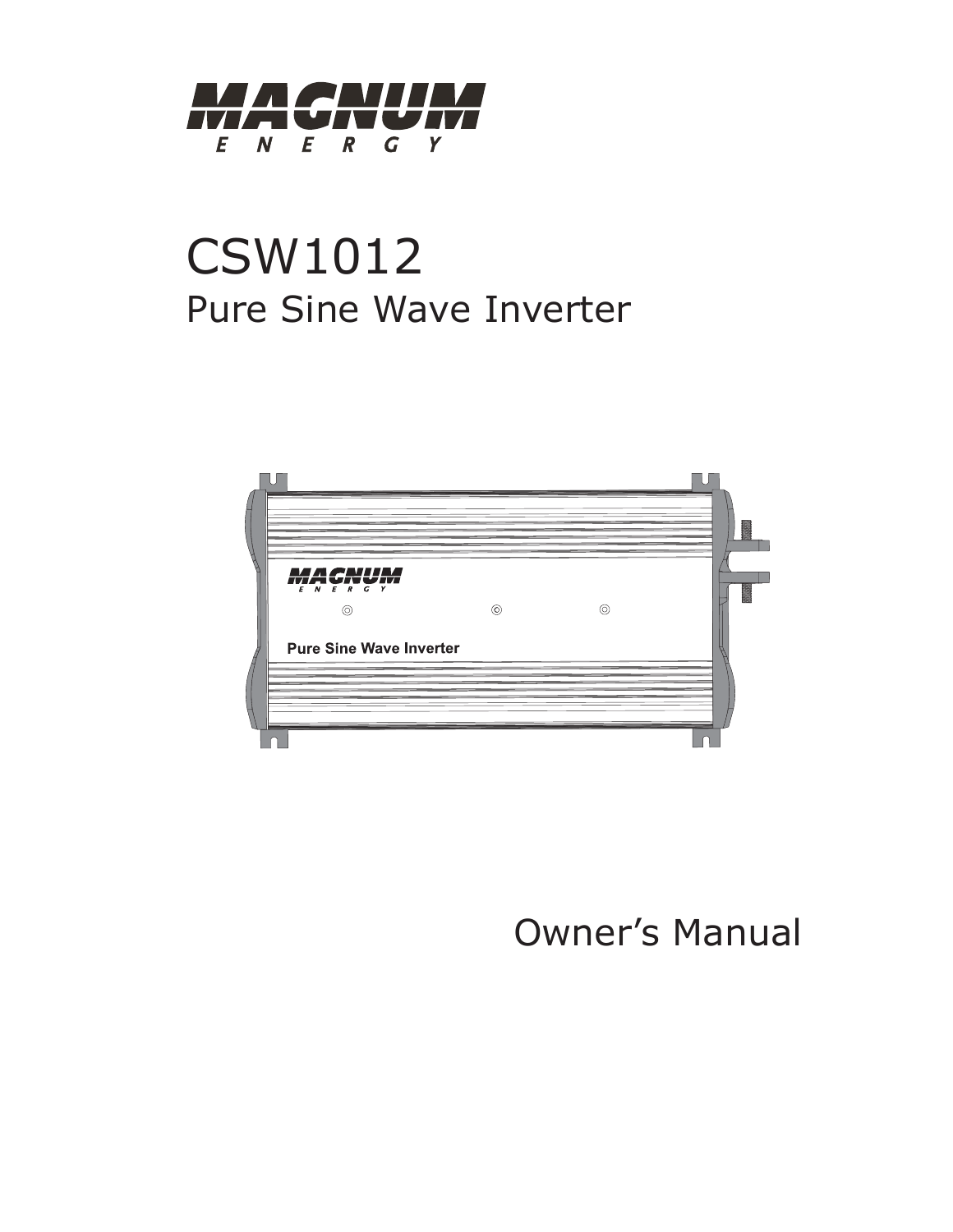## **Disclaimer of Liability**

Since the use of this manual and the conditions or methods of installation, operation, use and maintenance of the CSW1012 inverter is beyond the control of Magnum Energy, Inc., this company does not assume responsibility and expressly disclaims liability for loss, damage or expense, whether direct, indirect, consequential or incidental, arising out of or in any way connected with such installation, operation, use, or maintenance.

Note as well that while every precaution has been taken to ensure the accuracy of the contents of this manual, the specifications and product functionality may change without notice. Magnum Energy, Inc. assumes no responsibility for errors or omissions.

#### **Restrictions on Use**

The CSW1012 inverter may only be used in life-support devices or systems with the express written approval of Magnum Energy. Failure of the CSW1012 inverter can reasonably be expected to cause the failure of that life-support device or system, or to affect the safety or effectiveness of that device or system. If the CSW1012 inverter fails, it is reasonable to assume that the health of the user or other persons may be endangered.

#### **Copyright Notice**

Copyright © 2013 by Magnum Energy, Inc. All rights reserved. Permission to copy, distribute, and/or modify this document is prohibited without express written permission by Magnum Energy, Inc.

#### **Document Information**

Description – CSW1012 Owner's Manual Part Number and Revision – 64-0063 Rev A

Date Published – February 2013

This manual is printed without color for cost savings. However, this entire manual is available for download under the Document Library tab at www.magnumenergy.com with many of the figures available in color.

#### **Contact Information**

2211 West Casino Rd. Fax: 425-353-8390

Magnum Energy, Inc. Phone: 425-353-8833 Everett, WA 98204 Web: http://www.magnumenergy.com

#### **Statement of Appreciation**

From all of us at Magnum Energy –

Thank you for purchasing this CSW1012 inverter.

We understand that you have many purchasing options in the marketplace, and are pleased that you have decided on a Magnum Energy product.

At Magnum we are committed to providing you with quality products and services, and hope that your experience with us is pleasant and professional.

Record the unit's model and serial number in case you need to provide this information in the future. It is much easier to record this information now, instead of trying to gather it after the unit has been installed. Model: Serial Number: CSW1012 AU

Magnum Energy® is a registered trademark of Magnum Energy, Inc.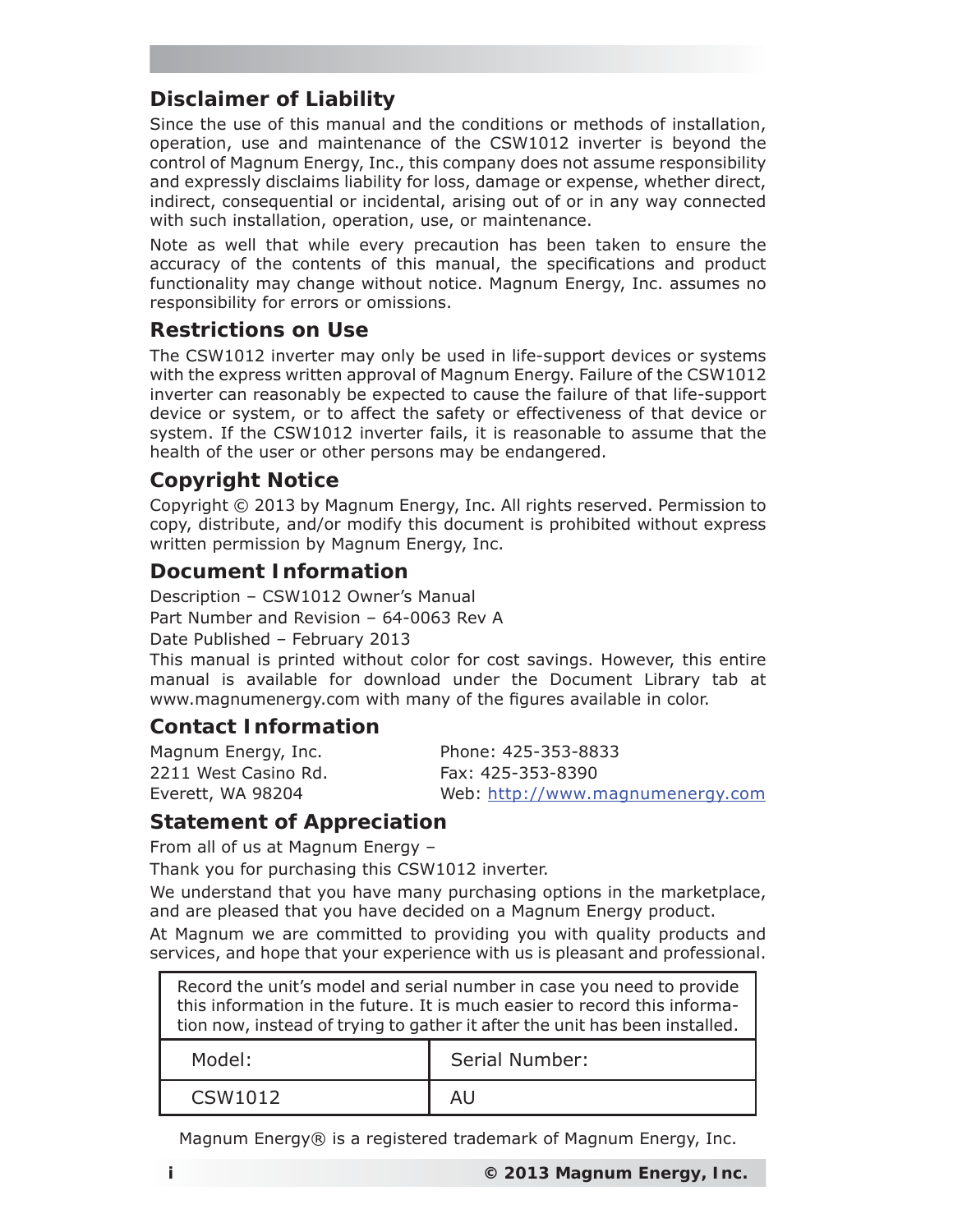## **Important Product Safety Instructions**

This manual contains safety instructions that must be followed during the installation and operation of this product. Read all instructions and safety information contained in this manual before installing or using this product.

## **Safety Symbols**

To reduce the risk of electrical shock, fire, or other safety hazard, the following safety symbols have been placed throughout this manual to indicate dangerous and important safety instructions.



**WARNING:** Indicates that failure to take a specified action could result in physical harm to the user.



**CAUTION:** Indicates that failure to take a specified action could result in damage to the equipment.



**Info:** Indicates information that emphasizes or supplements important points of the main text.

## **Product Safety Alerts**

#### **WARNINGS:**

- All electrical work must be performed in accordance with local, state and federal electric codes.
- This product is designed for indoor/compartment installation. Do not expose to rain, snow, moisture, or liquids of any type.
- Use insulated tools to reduce the chance of electrical shock or accidental short circuits.
- Remove all jewelry such as rings, watches, bracelets, etc., when installing or performing maintenance on the inverter.
- Always disconnect the batteries or energy source prior to installing or performing maintenance on the inverter. Live power may be present at more than one point since an inverter utilizes both batteries and AC.

## **FCC Information**

This equipment has been tested and found to comply with the limits for a Class B digital device, pursuant to part 15 of the FCC rules. These limits are designed to provide reasonable protection against harmful interference in a residential installation. This equipment generates, uses, and can radiate radio frequency energy and if not installed/used in accordance with the instructions, may cause harmful interference to radio communications. However, there is no guarantee that interference will not occur in a particular installation. If this equipment does cause harmful interference to radio or television reception—which can be determined by turning the equipment off and on—the user is encouraged to try to correct the interference by one or more of the following measures:

- Reorient or relocate the receiving antenna.
- Increase the separation between the equipment and the receiver.
- Connect the equipment to an outlet on a circuit different from that to which the receiver is connected.
- Consult the dealer or an experienced radio/TV technician for help.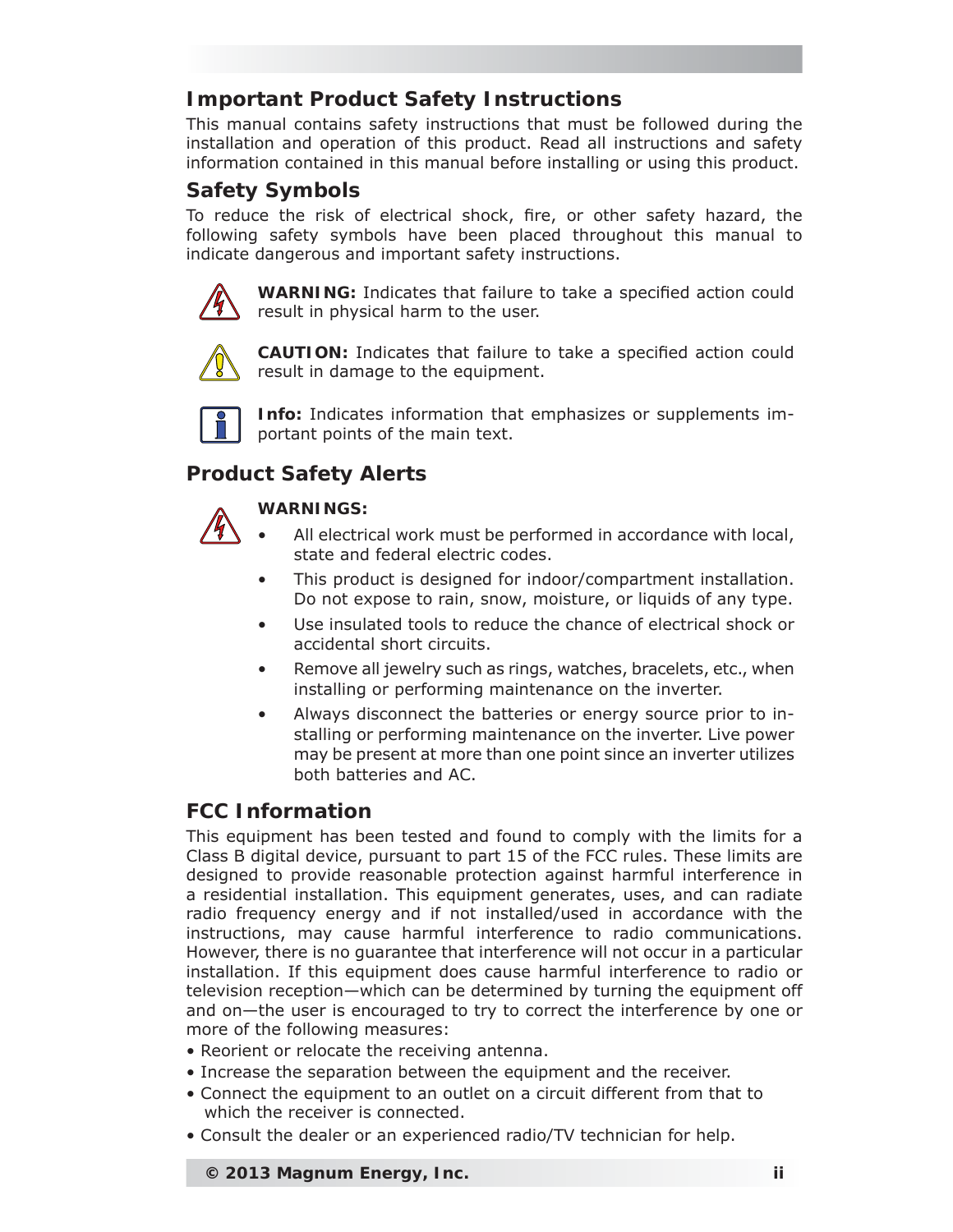## **Table of Contents**

| 2.3 Wiring the Inverter - General Requirements  8 |  |
|---------------------------------------------------|--|
|                                                   |  |
|                                                   |  |
|                                                   |  |
|                                                   |  |
|                                                   |  |
|                                                   |  |
|                                                   |  |
|                                                   |  |
|                                                   |  |
| 2.4.7 Wiring the Inverter to the Battery Bank 12  |  |
|                                                   |  |
|                                                   |  |
|                                                   |  |
|                                                   |  |
|                                                   |  |
|                                                   |  |
|                                                   |  |
|                                                   |  |
|                                                   |  |
|                                                   |  |
|                                                   |  |

# **List of Figures**

## **Tables**

| Table 2-2, Appliance Power Consumption and Run Time 11 |  |
|--------------------------------------------------------|--|
| Table 3-1, Examples of Digital Display Readings  15    |  |
|                                                        |  |
|                                                        |  |
|                                                        |  |
|                                                        |  |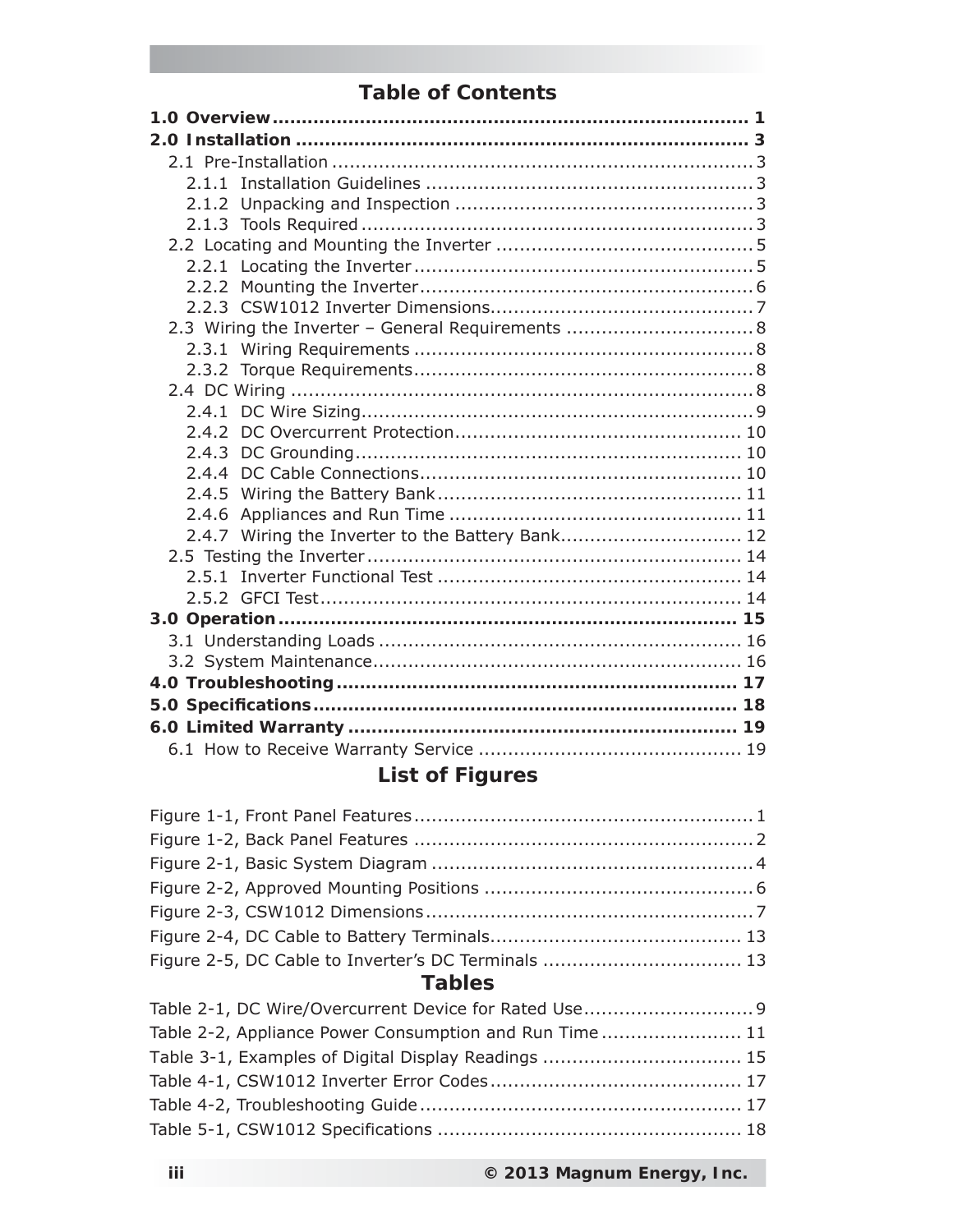## **1.0 Overview**

Congratulations on your purchase of the CSW1012 pure sine wave inverter provided by Magnum Energy, Inc. This inverter is designed to be powerful, yet simple to operate, and will provide you with reliable AC power for troublefree use. Please read this chapter to familiarize yourself with the features and benefits of your CSW1012 inverter.



*Figure 1-1, Front Panel Features*

The front panel of the CSW1012 inverter is equipped with the following features:

- **1. Status Indicator** an at-a-glance LED that provides the inverter's status—lights green, red, or amber (see Section 4.0 Operation).
- **2. Digital Display**  a three-character alphanumeric display that shows the inverter's measured battery voltage, total AC output power, and any error or warning codes.
- **3. Power/Select Button** a momentary button switch that allows the inverter to be quickly turned on or off.
- **4. Remote Port** a RJ11 connector that allows an optional remote switch to be connected via a remote cable. *Note: Remote switch is sold separately (PN:CSW-RS).*
- **5. USB Port** allows USB-enabled devices to be powered and charged.
- **6. GFCI** a Ground Fault Circuit Interrupter protected AC outlet (with LED indicator and test/reset capability). The GFCI outlet quickly stops the flow of electricity in the event a ground fault occurs on the device that is plugged into the inverter.
- **7.** Serial Number the unique identification number assigned to each unit (with a model-specific prefix).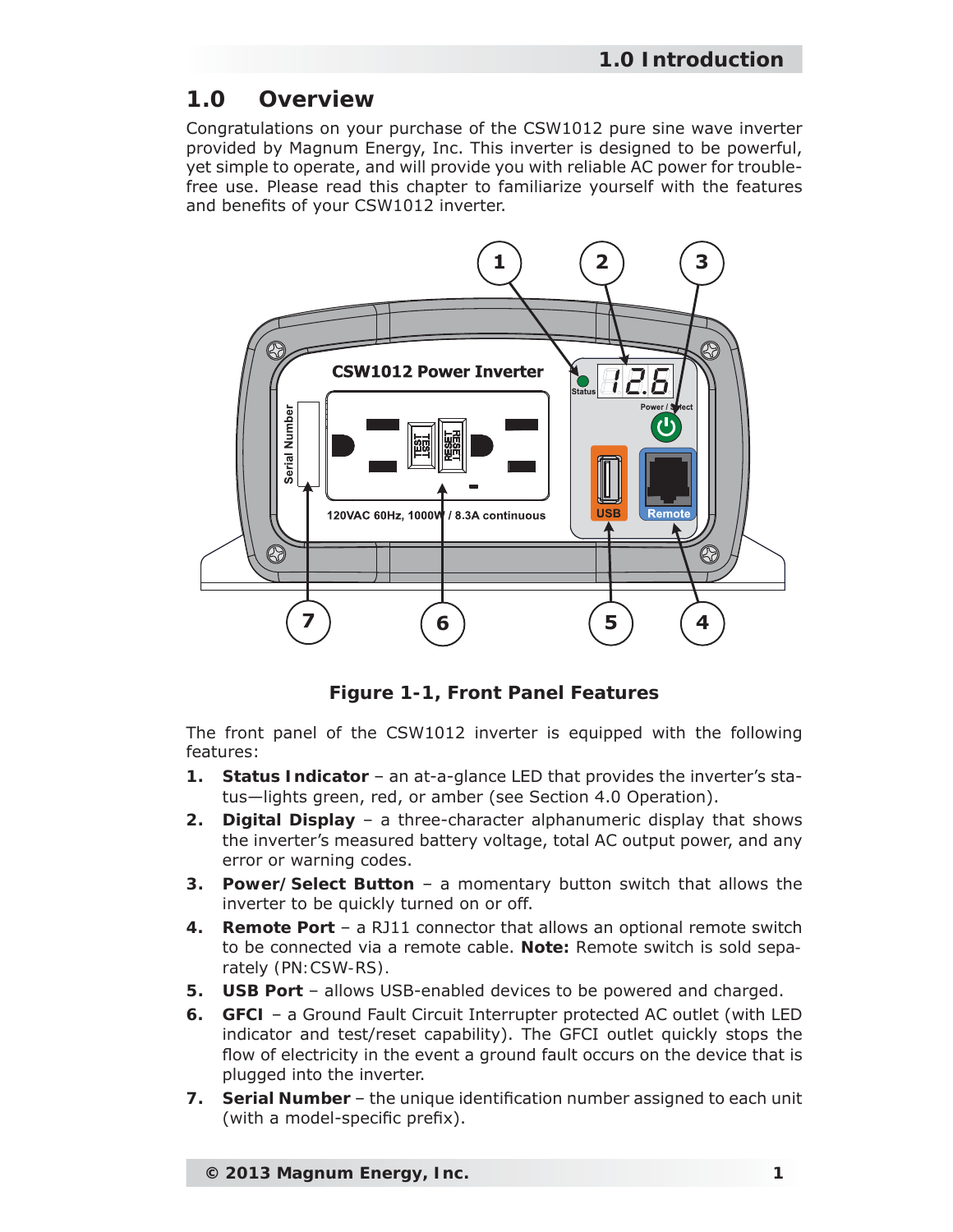## **1.0 Introduction**

The back panel of the CSW1012 inverter is equipped with the following features:

- **8. Cooling Fan** an intake cooling fan that automatically turns on when the inverter's internal temperature rises above 122 °F (50 °C). The fan turns off when the inverter's internal temperature falls below 122 °F (50 °C).
- **9. DC Negative Terminal (black)**  the inverter's connection to the negative terminal on the 12 VDC battery bank.
- **10. DC Positive Terminal (red)** the inverter's connection to the positive terminal on the 12 VDC battery bank.
- **11. Model Number** the model number of the inverter (i.e., CSW1012), and regulatory compliance information.
- **12. DC Chassis Ground Screw** the connection that is used to tie the exposed chassis of the inverter to the DC grounding system. The grounding screw (8-32 x 3/8 Phillips PH) either connects to the vehicle's chassis, to the DC grounding bus, or to the engine's negative bus.
- **13. Mounting Flanges (front and rear)** used to mount and secure the inverter to a shelf/wall.



*Figure 1-2, Back Panel Features*

## **Regulatory Compliance**

The CSW1012 inverter is intended to be used for land vehicles (RVs or trucks) or marine craft. It has been tested and listed to UL 458, 5th Edition (Power Converters/Inverters and Power Converter/Inverter Systems for Land Vehicles and Marine Crafts) for use in the US; and is also certified to CSA C22.2 No. 107.1-01 (General Use Power Supplies) for use in Canada. It has been tested and certified to these product safety standards by Intertek Testing Services (known as ETL), which is a Nationally Recognized Testing Laboratory (NRTL). NRTLs are qualified organizations that meet Occupational Safety and Health Administration (OSHA) regulations to perform independent safety testing and product certification.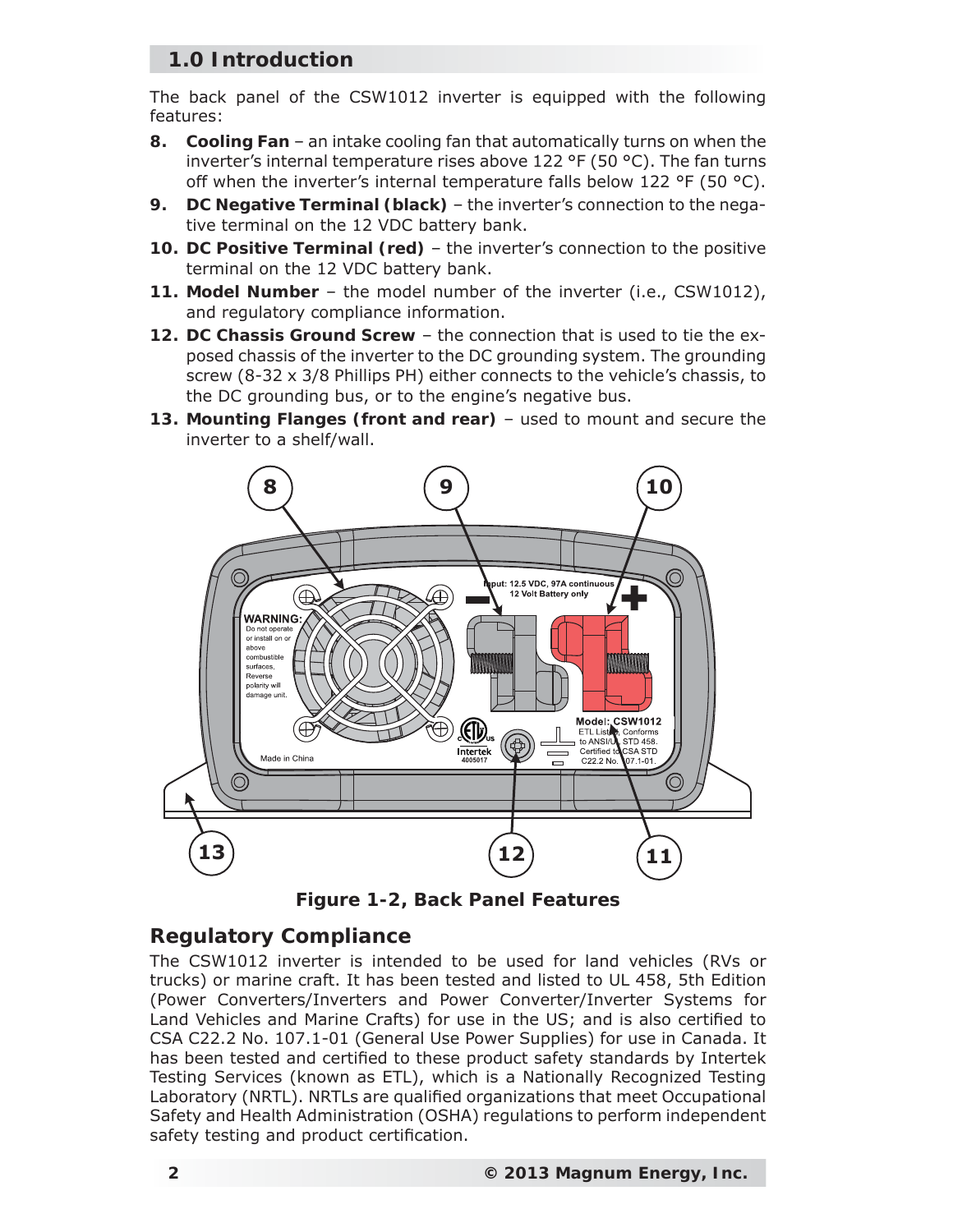Review this section and the Important Product Safety Instructions before proceeding with the installation of your inverter.



WARNING: Installations should be performed by qualified personnel, such as a licensed or certified electrician. The installer determines which safety codes apply and ensures all applicable installation requirements are followed. Applicable installation codes vary depending on the specific location and application.



**WARNING:** Review the "Important Product Safety Information" on page ii and adhere to all cautionary markings located on the inverter and on the batteries.

## **2.1 Pre-Installation**

Before proceeding, read the entire Installation section to determine how best to install your CSW1012 inverter. The more thorough you plan in the beginning, the better your inverter needs will be met. The simplified system diagram shown in Figure 2-1 should be reviewed to assist you in planning and designing your installation. This drawing is not intended to override or to restrict any national or local electrical codes. This drawing should not be the determining factor as to whether the installation is compliant, that is the responsibility of the electrician and the onsite inspector.

## **2.1.1 Installation Guidelines**

- Before connecting any wires, determine the cable routes throughout the home or vehicle/boat, both to and from the inverter.
- Always check for existing electrical, plumbing, or other areas of potential damage BEFORE drilling or cutting into walls.
- Make sure all wires have a smooth bend radius and do not become kinked.
- If installing this inverter in a boat, RV or truck, ensure the conductors passing through walls, bulkheads, or other structural members are protected. This minimizes insulation damage (such as chafing) which can be caused by vibration or constant rubbing.

#### **2.1.2 Unpacking and Inspection**

Carefully remove the inverter from its shipping container and inspect all contents. Verify the following items are included:

- CSW1012 inverter
- CSW1012 Owner's Manual

If items appear to be missing or damaged, contact your authorized Magnum Energy dealer or Magnum Energy.

#### *\*\*\* Save your proof-of-purchase as a record of your ownership; it is needed if the unit should require in-warranty service. \*\*\**

## **2.1.3 Tools Required**

Installing the inverter is simple and requires the following:

- Adjustable wrench (10mm) Level Drill
	-
- 
- #10 Mounting screws (x4) Pencil Drill bits
- 
- 

• Phillips screwdriver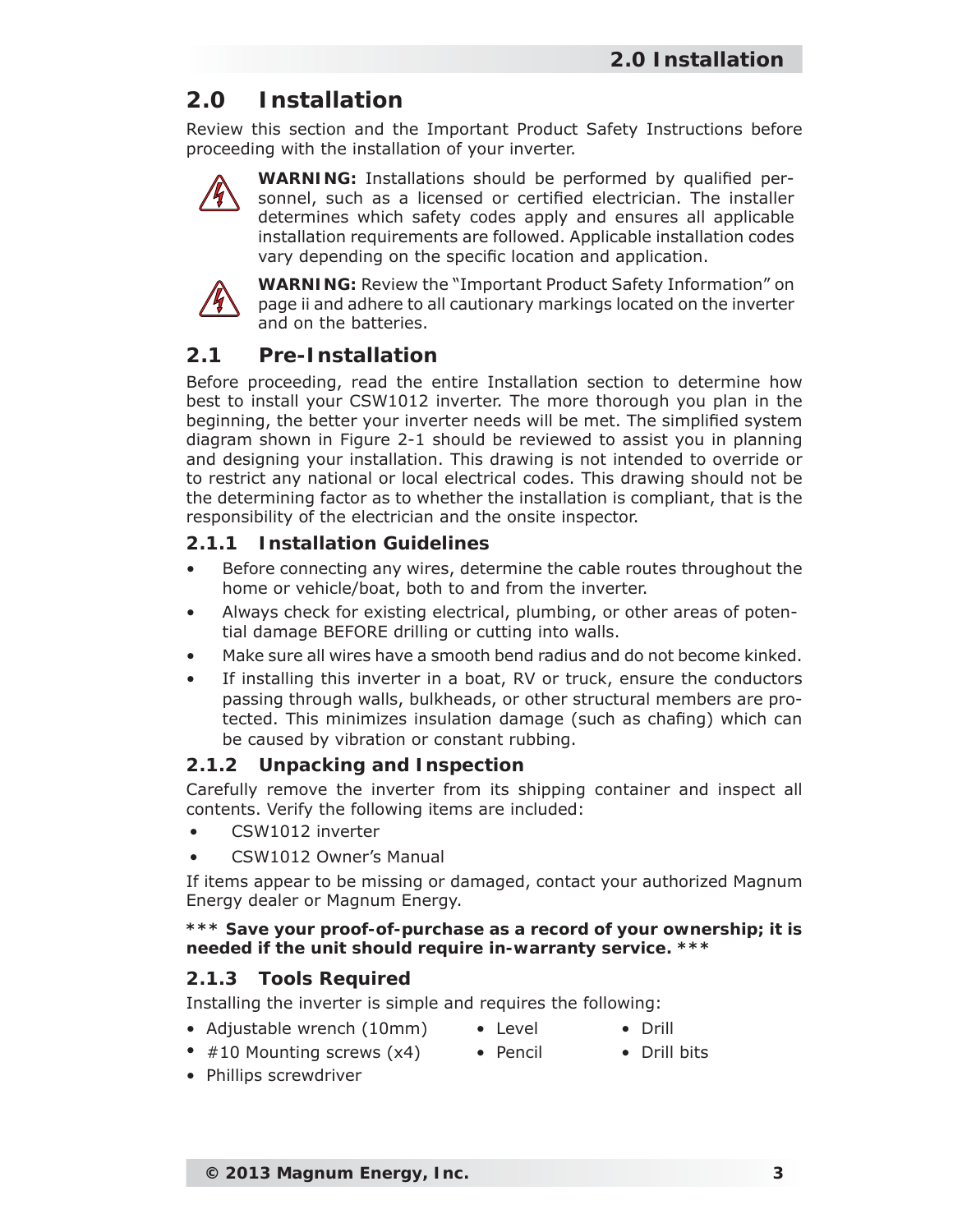

*Figure 2-1, Basic System Diagram*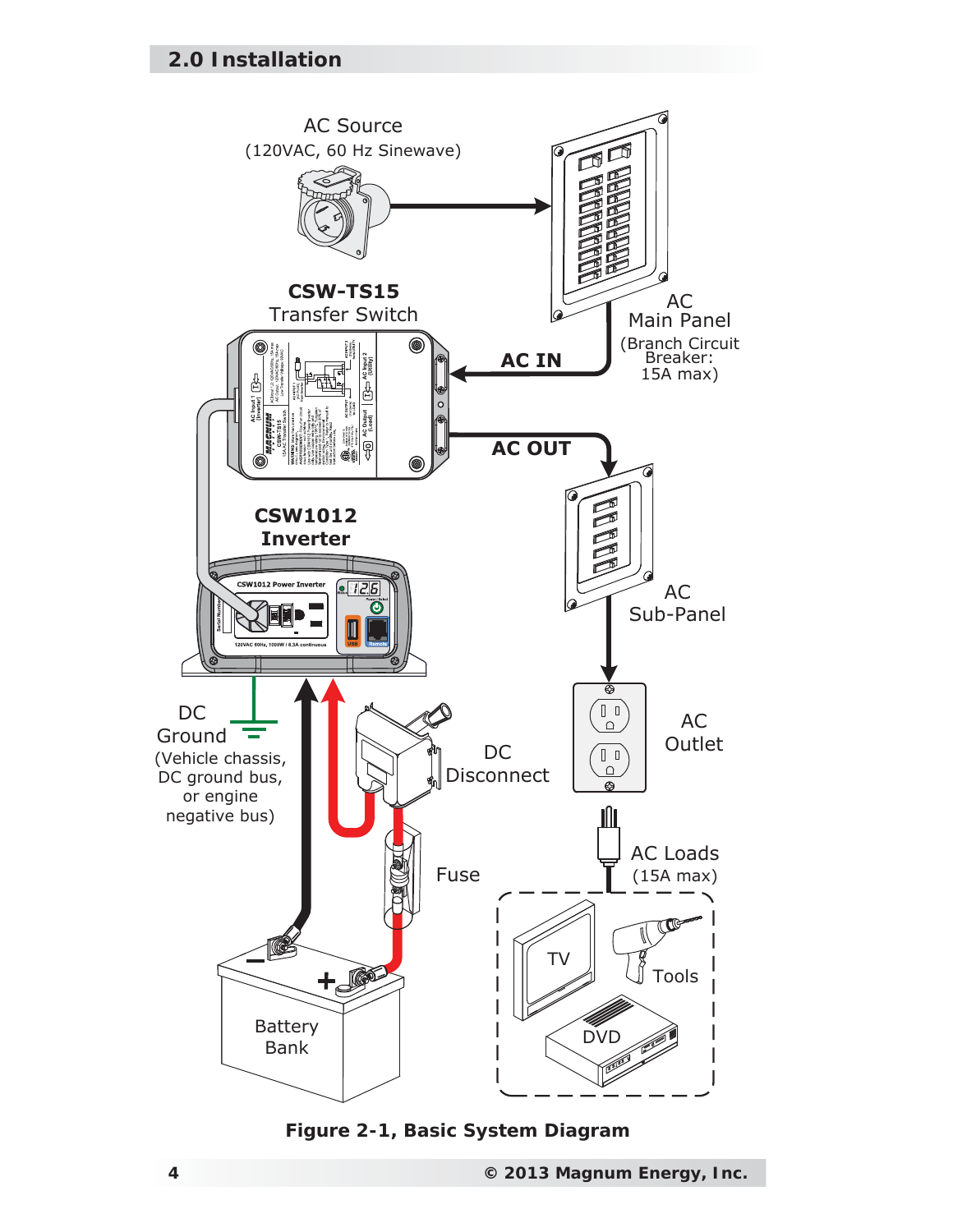## **2.2 Locating and Mounting the Inverter**

## **WARNINGS:**

- Do not mount the inverter near any flammable or combustible fluid or components.
- Provide adequate clearance/ventilation to the inverter. Do not cover or obstruct any air vent openings and/or install in a zeroclearance compartment.

## **2.2.1 Locating the Inverter**

The inverter should only be installed in a location that meets the following requirements:

**Clean and Dry** – The inverter should not be installed in an area that allows dust, fumes, insects, or rodents to enter or block the inverter's ventilation openings. This area also must be free from any risk of condensation, water, or any other liquid that can enter or fall on the inverter. Inverter failure under these conditions is not covered under warranty.

**Cool** – The inverter should be protected from direct exposure to the sun or to any equipment that produces extreme heat. The ambient air temperature should be between 32° F (0° C) and 104° F (40° C); realize that the inverter's output specifications are rated at  $77^{\circ}$  F (25 $^{\circ}$  C), so the cooler the better within this range.

**Ventilated** – In order for the inverter to provide full output power and avoid over-temperature fault conditions, do not cover or block the inverter's ventilation openings, or install this inverter in an area with limited airflow. Allow as much clearance around the inverter's intake cooling fan as possible. Allow a minimum airspace clearance of 3" (7.6 cm) around the unit to provide optimum ventilation.

If installed in an enclosure, a fresh air intake opening must be provided directly to the back side (cooling fan) and allow adequate space for the exhaust vents underneath the inverter. This will allow cool air from the outside to flow into the inverter, and heated air to exit away from the inverter and the enclosure. When mounted in an enclosed compartment, airflow must be at least 59 cfm in order to maintain no more than a  $68^{\circ}$  F (20 $^{\circ}$  C) rise in compartment temperature.

**Safe** – Keep any flammable/combustible material (e.g., paper, cloth, plastic, etc.,) that may be ignited by heat, sparks, or flames at a minimum distance of 2 feet (60 cm) away from the inverter.

Do not install in any area that contains extremely flammable liquids like gasoline or propane, or in locations that require ignition-protected devices.

**Close to the battery bank** – As with any inverter, it should be located as close to the batteries as possible. Long DC wires tend to lose efficiency and reduce the overall performance of an inverter. However, the unit should not be installed in the same compartment as the batteries or mounted where it will be exposed to gases produced by the batteries. These gases are corrosive and will damage the inverter; also, if these gases are not ventilated and if allowed to collect, they could ignite and cause an explosion.

**Accessible** – Do not block access to the front or back of the inverter. Allow enough room to clearly view the digital display and to access the AC and DC wiring connections—they will need to be checked and tightened periodically. See Figure 2-3 for the CSW1012 inverter's dimensions.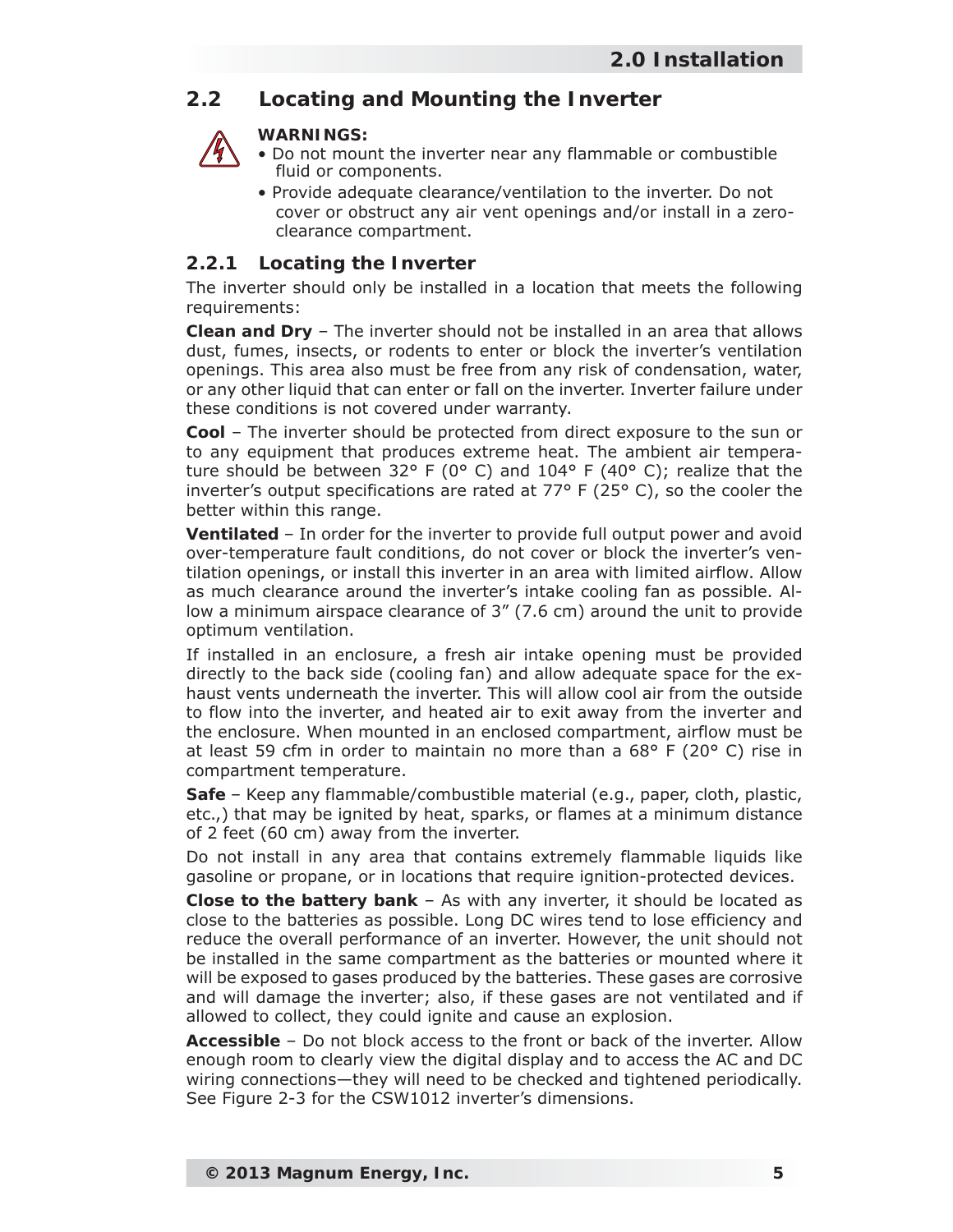#### **2.2.2 Mounting the Inverter**

Review the information in this section before mounting the inverter.

#### **Orientating the Inverter**

When mounted indoors, the CSW1012 inverter can be mounted on/underneath a horizontal surface (shelf or table) or on a vertical surface (wall or bulkhead) with the DC terminals facing left, right, or up-do not mount with the DC terminals facing downward (see Figure 2-2). When mounted in an RV, mount flat on a horizontal surface only.

#### **Securing the Inverter**

After determining your mounting position, use the base of the inverter's chassis as a template to mark your mounting screw locations (or, refer to the dimensions in Figure 2-3). Remove the inverter and drill pilot holes into the mounting surface. Secure the inverter to the surface using the appropriate corrosion-resistant hardware (sized  $#10$  – not supplied). If this unit is used in a mobile application, you may want to place flexible washers or bushings between the mounting surface and the inverter's mounting flanges to reduce vibration.



For RV Installation:



Mount flat on a horizontal surface only

## *Figure 2-2, Approved Mounting Positions*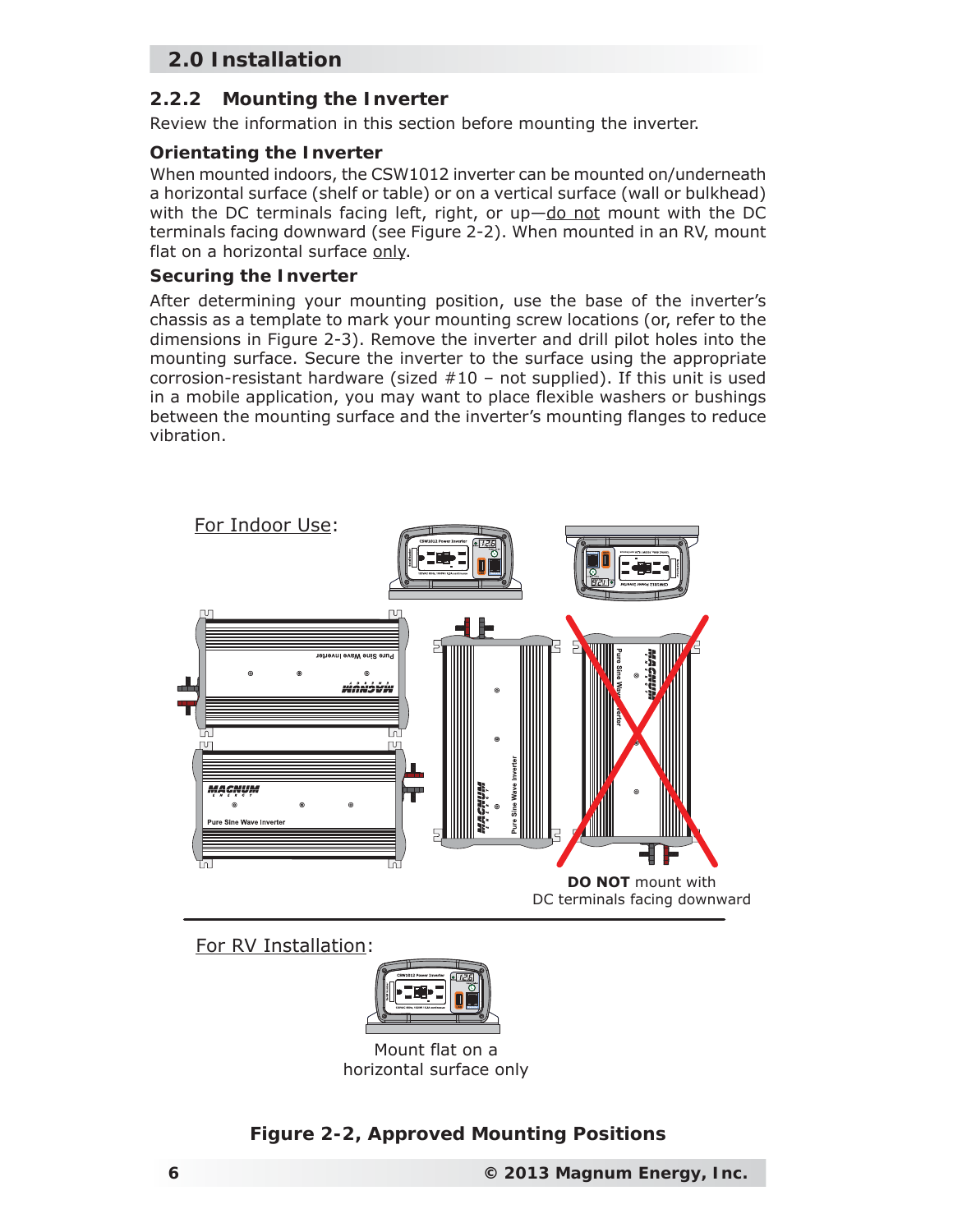#### **2.2.3 CSW1012 Inverter Dimensions**

Use the dimensions in Figure 2-3 to assist in mounting the CSW1012 inverter.



*Figure 2-3, CSW1012 Dimensions*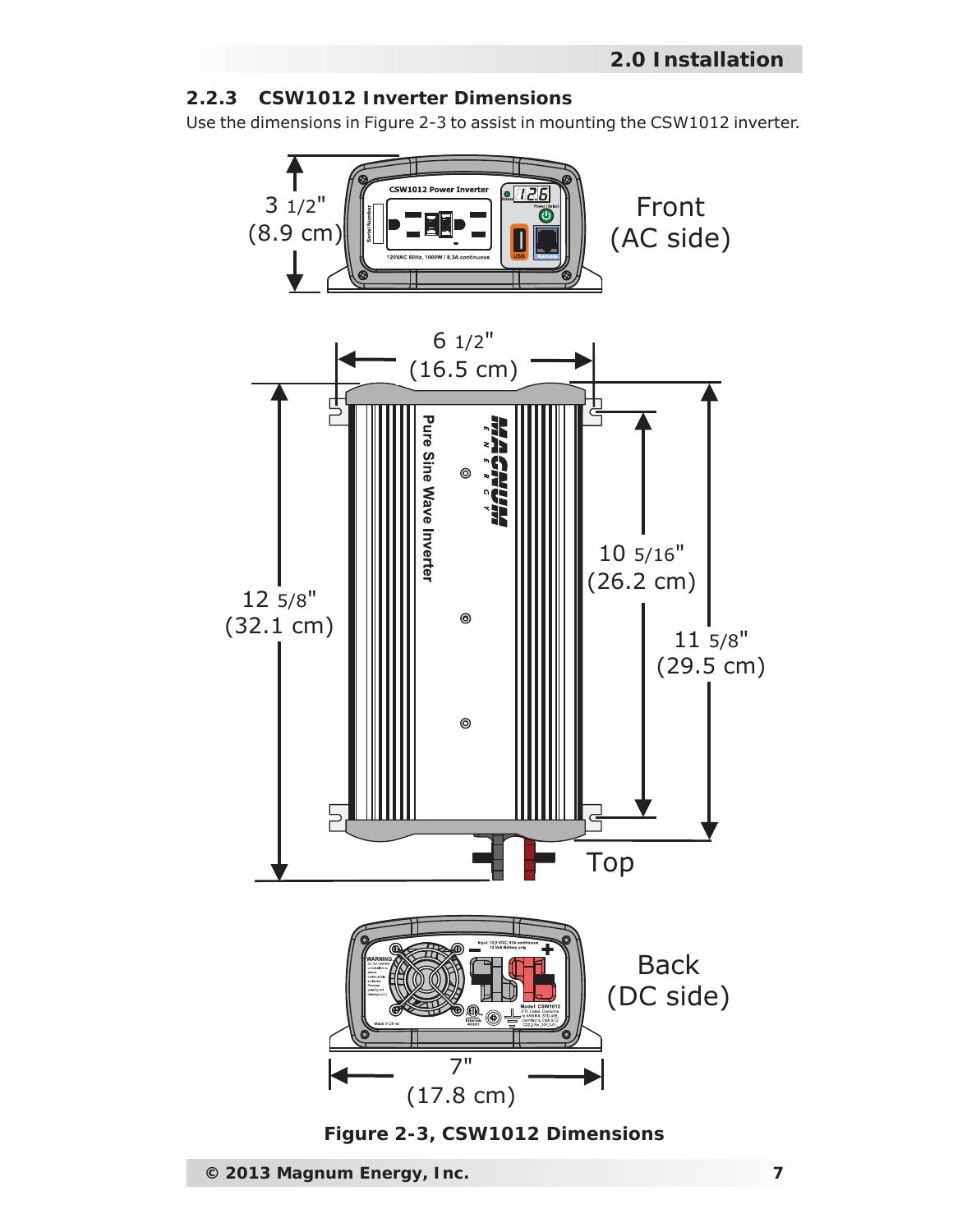## **2.3 Wiring the Inverter – General Requirements**

This section describes the requirements and recommendations for wiring the CSW1012 inverter. Before wiring the inverter, carefully read all instructions.



**WARNING:** Wiring should meet all local codes/standards and be performed by qualified personnel (i.e., licensed electrician).

## **2.3.1 Wiring Requirements**

- All conductors that are at risk for physical damage must be protected by tape or placed in a raceway.
- Always check for existing electrical, plumbing, or other areas of potential damage prior to making cuts in structural surfaces or walls.
- Where DC wiring must cross AC or vice-versa, try to make the wires at the crossing point perpendicular (90 degrees) to one another.
- DC overcurrent protection must be provided as part of the installation.
- Use only copper wires with a minimum temperature rating of 75°C.

#### **2.3.2 Torque Requirements**

Torque all DC cable connections from 79 to 96 lbf-in (8.9 to 10.9 N-m).

## **2.4 DC Wiring**

This section describes the inverter's required DC wire sizes, the recommended disconnect/overcurrent protection, and how to make the DC connections to the inverter and the battery bank.



**WARNING:** Even though DC voltage is "low voltage", significant hazards may be present, particularly from short circuits of the battery system.



**CAUTION:** The inverter is NOT reverse polarity protected—which means that if the negative and positive battery voltage is connected backwards to the inverter, the inverter will likely be damaged. You should verify the correct voltage polarity using a voltmeter BEFORE connecting the DC wires.



**CAUTION:** Before wiring the DC cables, review the safety information at the beginning of this manual and the information below to ensure a safe and long-lived system.



**CAUTION:** DO NOT connect the battery cables to the inverter until all wiring is complete and the correct DC voltage and polarity have been verified.

Refer to Figure 2-4 when connecting the DC wires to the battery, and to Figure 2-5 when connecting to the inverter. Also, consider the following requirements to ensure maximum performance:

The DC positive and negative cables connected to the inverter from the battery bank should be tied together with wire ties/straps or electrical tape approximately every 6 inches (15.3 cm). This helps improve the surge capability and reduces the effects of inductance, which improves the inverter waveform and reduces the wear of the inverter's filter capacitors. Keeping the battery cables close together also reduces the chance of radio frequency interference.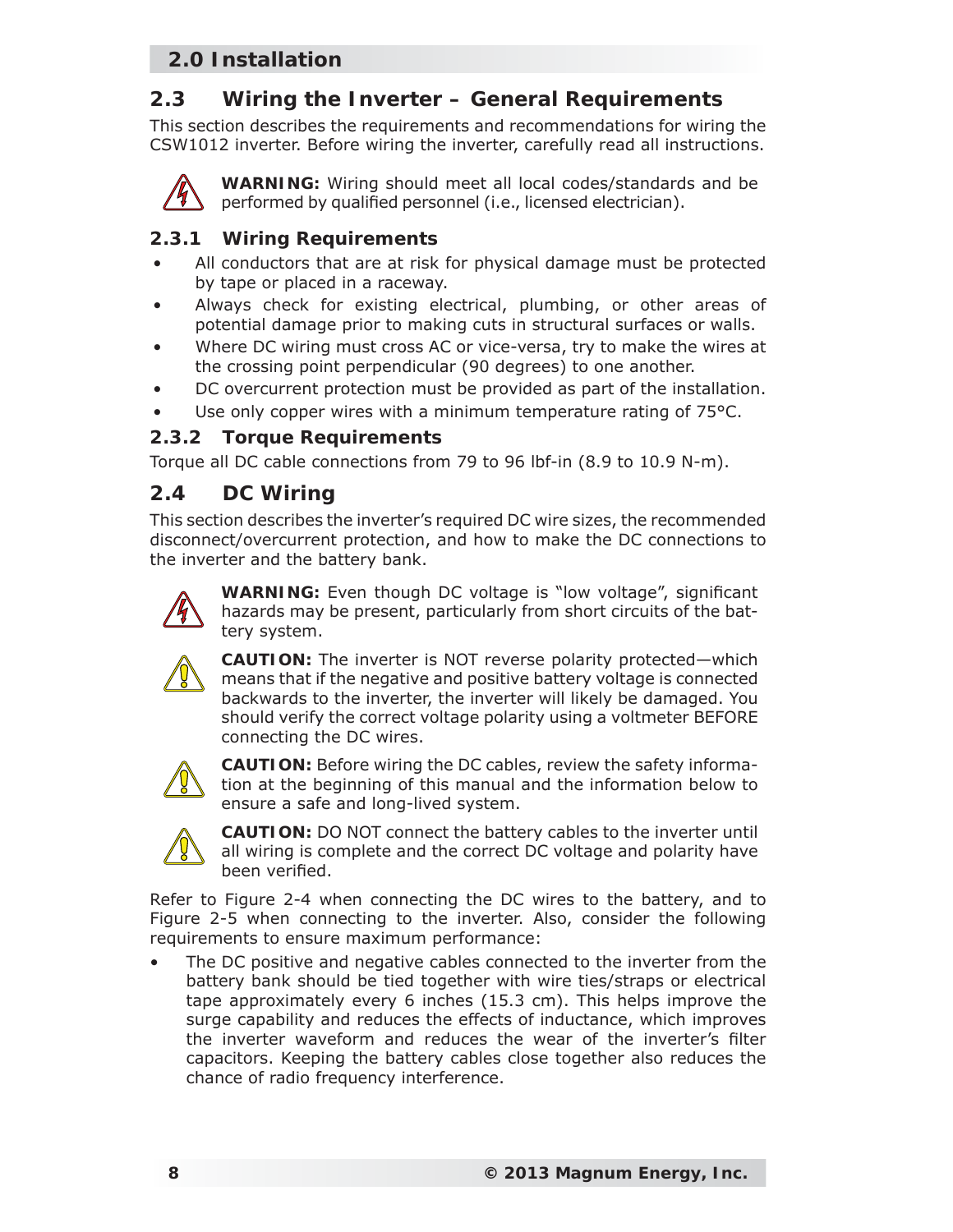- Crimped and sealed copper ring terminal lugs with at least a 6mm (1/4") bolt hole to connect the DC wires to the inverter's DC terminals.
- The battery bank voltage MUST be between 10.5-15.5 for the inverter to operate. If the voltage exceeds 16.0V, the inverter may be damaged.
- To ensure the maximum performance from the inverter, all connections from the battery bank to the inverter should be minimized. The exceptions are the DC fuse and disconnect or the DC circuit breaker required at the battery to protect the DC wiring—in the positive line. Any other additional connection will contribute to additional voltage drops, and these extra connection points may loosen during use.
- All wiring to the battery terminals should be checked periodically (once a month) for proper tightness. The torque requirement for the DC terminals is between 79 to 96 lbf-in (8.9 to 10.9 N-m). If you don't have a torque wrench, ensure all DC terminals are tight.
- Be aware that overtightening or misthreading the nuts on the DC terminals can cause the bolts to strip and snap/break off.
- Make sure cables have a smooth bend radius and do not become kinked. Follow existing wire runs where possible.
- A brief spark or arc may occur when connecting the battery cables to the inverter DC terminals; this is normal and due to the inverter's internal capacitors being charged.
- Before routing the wiring, color code the DC cables/wires with colored tape or heat shrink tubing: RED for positive  $(+)$ ; WHITE for negative  $(-)$ ; and GREEN (or bare copper) for DC ground, to avoid polarity problems.
- Do not attempt to use the chassis in place of the battery negative connection for grounding. The inverter requires a reliable return path directly to the battery.

#### **2.4.1 DC Wire Sizing**

It is important to use the correct sized DC wire to achieve maximum efficiency from the system and to reduce fire hazards associated with overheating. Always keep your wire runs as short as practical to prevent low voltage shutdowns and to keep the DC breaker from nuisance tripping (or open fuses) because of increased current draw. The correct minimum DC wire size (and corresponding overcurrent device) is required in order to reduce stress on the inverter, minimize voltage drops, increase system efficiency, and ensure the inverter's ability to surge heavy loads.

If the distance from the inverter to the battery bank is ≤5 feet, use a minimum DC wire size of #2 AWG (33.6 mm<sup>2</sup>). If the distance between the inverter and the battery is >5 feet, the DC wire will need to be increased. Longer distances cause an increase in resistance, which affects the performance of the inverter. From 5-10 feet, use a minimum wire size of #1/0 AWG (53.5 mm<sup>2</sup>) wire; from 10-15 feet, use a minimum wire size of  $#2/0$  AWG (67.4)  $mm<sup>2</sup>$ ) wire.

|  |  | Table 2-1, DC Wire/Overcurrent Device for Rated Use |  |  |  |
|--|--|-----------------------------------------------------|--|--|--|
|--|--|-----------------------------------------------------|--|--|--|

| <b>Inverter</b> | <b>Minimum DC Wire</b>         | <b>Maximum DC</b> | <b>DC Grounding</b>   |
|-----------------|--------------------------------|-------------------|-----------------------|
| <b>Model</b>    | Size [rating]*                 | <b>Fuse Size</b>  | Wire Size*            |
| CSW1012         | #2 AWG (33.6 mm <sup>2</sup> ) | 150 amps          | $#2$ AWG              |
|                 | $[170$ amps]                   | with time delay   | $(33.6 \text{ mm}^2)$ |

*\* Copper wire rated with 75°C (167°F) insulation at an ambient temperature of 30°C (86°F) in free air.*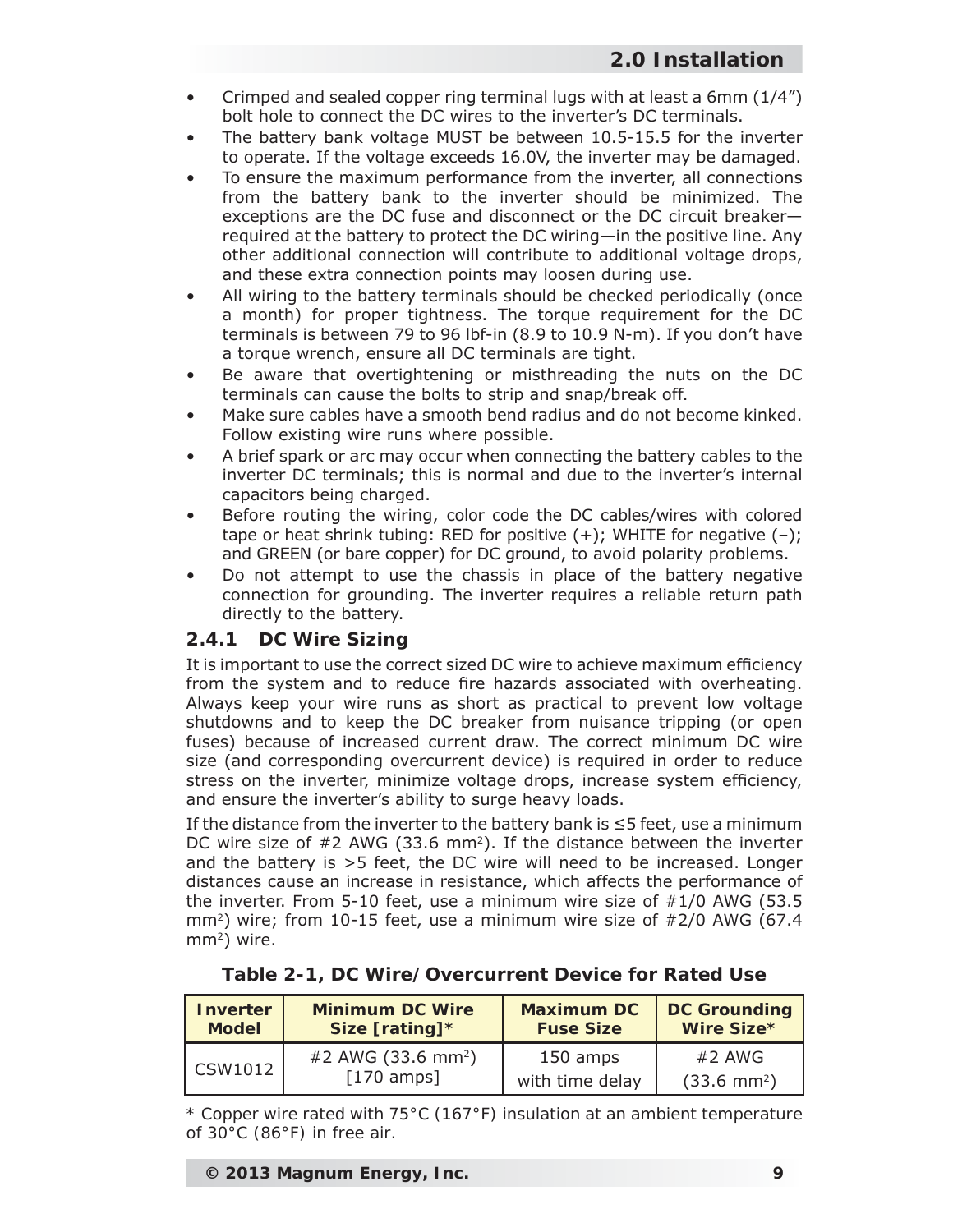## **2.4.2 DC Overcurrent Protection**

For safety reasons and to comply with electrical code regulations, DC overcurrent protection must be provided as part of the installation. The DC overcurrent protection device must be installed in the positive DC cable line, it can be a fuse (with a disconnect switch) or a circuit breaker and must be DC-rated. It must be correctly sized according to the size of DC cables being used, which means it is required to open before the cable reaches its maximum current carrying capability, thereby preventing a fire. The NEC requires both overcurrent protection and a disconnect switch.

Because batteries can deliver thousands of amps in an instant during a short, you are required to install a DC-rated fuse (or circuit breaker) that has a interrupt current rating (known as Amps Interrupting Current or AIC) that can withstand the short-circuit current without explosion or damage. If a fuse is used as an overcurrent device, a Class-T type or equivalent is highly recommended when used with inverters. A Class-T fuse is rated for DC operation, can handle very high short-circuit currents (up to 100,000 amps), and has a time delay that allows for momentary current surges from the inverter without opening the fuse. In some installations, if the combined short-circuit current of all the batteries in the bank is determined to be 2,700 amps or less, then an ANL type of fuse may be used—if in doubt, use a Class-T fuse. See Table 2-1 for the fuse size (coordinated with the DC wire size) recommended for the CSW1012.

#### **2.4.3 DC Grounding**

The inverter should always be connected to a permanent, grounded wiring system. The idea is to connect the metallic chassis of the various enclosures together to have them at the same voltage potential, which reduces the possibility for electric shock. For the majority of installations, the inverter chassis and the negative battery conductor are connected to the system's ground bond via a safety grounding conductor (bare wire or green insulated wire) at only one point in the system. Per the NEC, the DC grounding conductor is required to be no less than the wire size of the DC positive/ negative cables. Use a ring terminal or box lug to connect the DC ground wire to the DC ground screw (Figure 1-2, item 12). If the inverter is in a vehicle, DO NOT connect the battery negative (-) cable to the vehicle's frame/ safety ground—only connect to the inverter's negative battery terminal. See Table 2-1 for the ground wire size (coordinated with the DC wire size) recommended for the CSW1012.

## **2.4.4 DC Cable Connections**

Do not put anything between the battery cable ring lug and the battery post (see Figure 2-4), or the flat metal part of the inverter's DC terminal (see Figure 2-5). When connecting the battery cable, it should be placed directly against the battery post or inverter terminal. Incorrectly installed hardware causes a high resistance connection which could lead to poor inverter performance, and may melt the cable and terminal connections.

Use an insulated 10mm wrench or socket to tighten the M6-1.0 Hex nuts to 79 to 96 lbf-in (8.9 to 10.9 N-m) for each inverter input terminal.



**Info:** The DC terminal and Hex nuts are made of stainless steel, which have a high likelihood of galling or thread seizing while being tightened. To reduce the risk of the bolt and nut seizing—causing the bolts to strip or to snap/break off—use an anti-seize lubricant, tighten the fasteners slowly (at low rpms) without interruption, and apply only light pressure.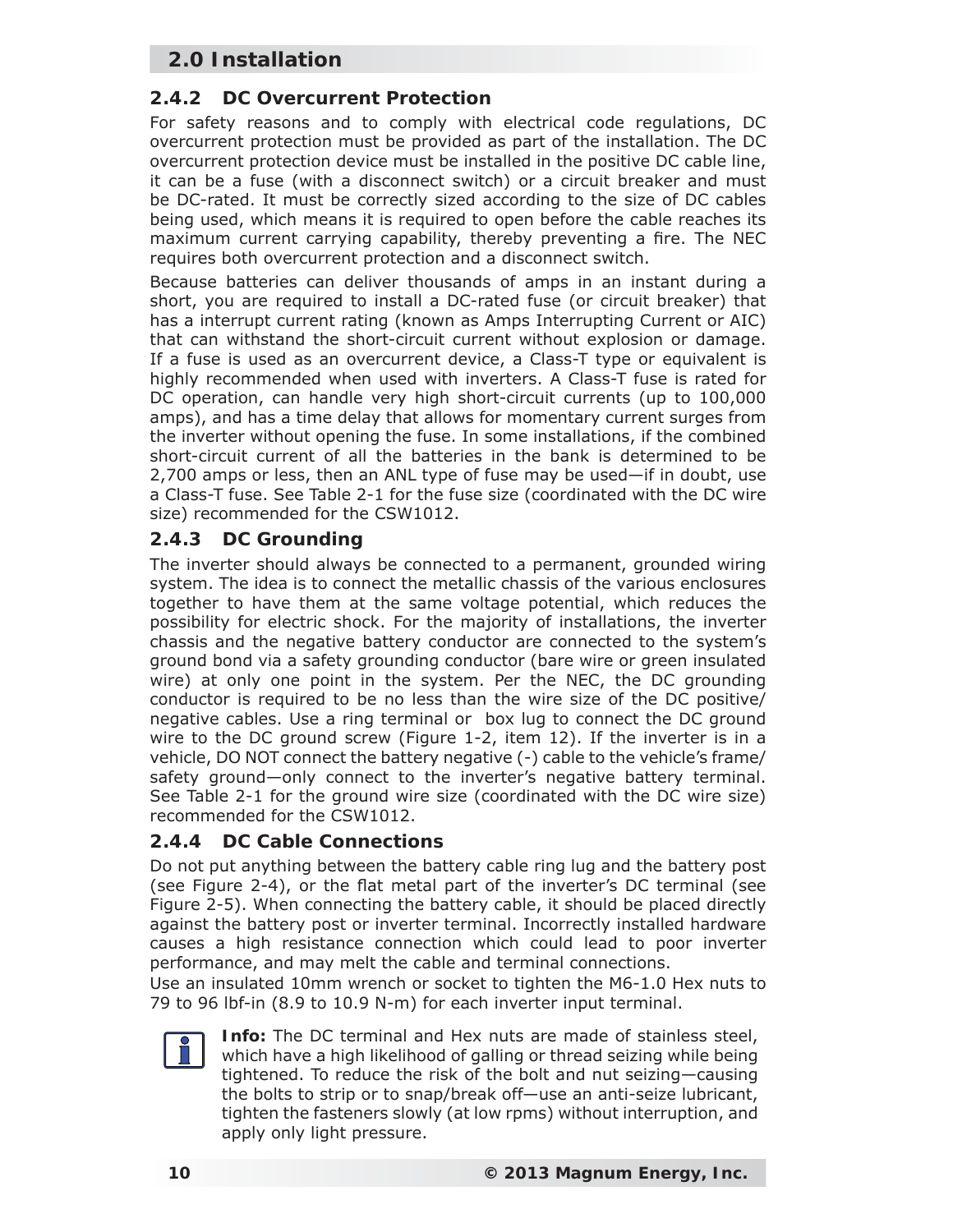## **2.4.5 Wiring the Battery Bank**



**WARNING:** Lethal currents will be present if the positive and negative cables attached to the battery bank touch each other. During the installation and wiring process, ensure the cable ends are insulated or covered to prevent touching/shorting the cables.



**Info:** DO NOT connect the DC wires from the battery bank to the inverter until 1) all DC wiring is complete, 2) the correct DC overcurrent protection has been installed, and 3) the correct DC voltage and polarity have been verified.

Depending upon the voltage of the batteries (6 or 12 VDC), the batteries must be wired in series, parallel, or series-parallel to provide the correct voltage. The interconnecting DC wires must be sized and rated exactly the same as those used between the battery bank and the inverter.

Place the batteries as close as practical to the inverter, preferably in an insulated and ventilated enclosure. Allow adequate space above the batteries to access the terminals and vent caps (as applicable). Also, allow at least 1" of space between the batteries to provide good air flow. DO NOT mount the batteries directly under the inverter.



**CAUTION:** Install batteries in a well ventilated area. Batteries can produce explosive gasses. For compartment or enclosure installations, always vent batteries to the outside.



**Info:** To ensure the best performance from your inverter system, batteries should be of the same size, type, rating, and age. Do not use old or untested batteries.

## **2.4.6 Appliances and Run Time**

The CSW1012 inverter can power a wide range of household appliances including small motors, hair dryers, clocks, and other electrical devices. As with any appliance using batteries for power, there is a certain length of time that it can run—this is called "run time." Table 2-2 below provides estimates of power consumption and run time for various appliances using a 12V-120AH battery bank.

| Load                    | <b>Consumption</b> | <b>Estimated Run Time</b> |
|-------------------------|--------------------|---------------------------|
| <b>Cordless Phone</b>   | 5W                 | 180 hrs                   |
| Clock/Radio             | 8W                 | 135 hrs                   |
| Table Lamp              | 40W/60W            | 27 hrs/18 hrs             |
| Freezer (8.8 cu ft)     | 80W                | 15 hrs                    |
| 20" LCD TV              | 100W               | 11.5 hrs                  |
| Refrigerator (18 cu ft) | 120W               | 9 hrs                     |
| Sump Pump (1/2 hp)      | 350W               | 3 hrs                     |
| Microwave (mid-size)    | 1000W              | 49 min                    |
| Coffee Maker            | 1200W              | 37 min                    |

|  |  | Table 2-2, Appliance Power Consumption and Run Time |  |
|--|--|-----------------------------------------------------|--|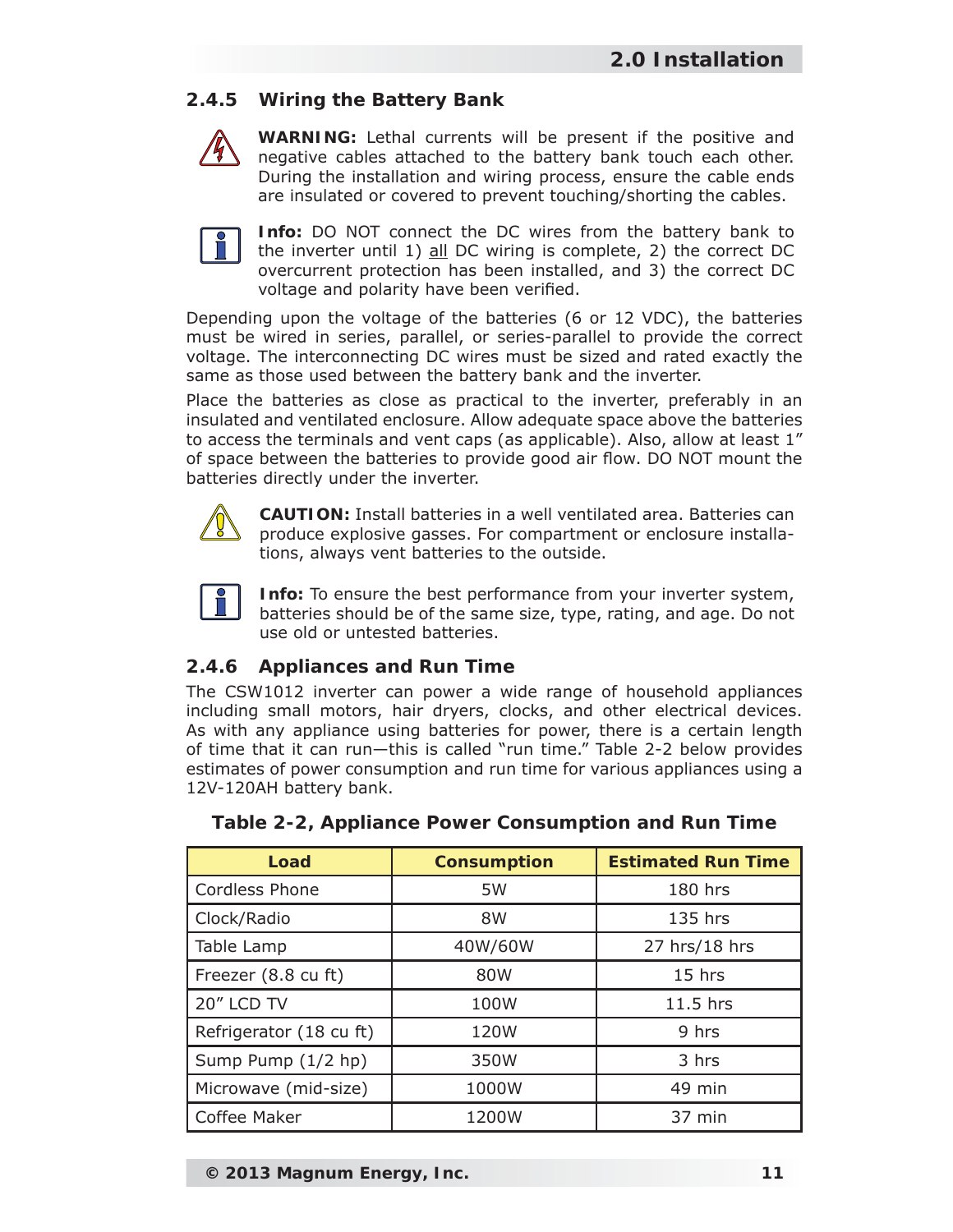#### **2.4.7 Wiring the Inverter to the Battery Bank**

**CAUTION**: The inverter is NOT reverse polarity protected—if this happens the inverter will be damaged and will not be covered under warranty. Before connecting the DC wires from the batteries to the inverter, verify the correct battery voltage and polarity using a voltmeter. If the positive terminal of the battery is connected to the negative terminal of the inverter and vice versa, severe damage will result. If necessary, color code the cables (with colored tape): red for positive  $(+)$ , and white for negative  $(-)$  to avoid polarity confusion.



**Info**: The DC overcurrent device (i.e., circuit breaker or fuse) must be placed in the positive (red) DC cable line between the inverter's positive DC terminal and the battery's positive terminal (red)—as close to the battery as possible. For maximum protection, install it within 18 inches (45 cm) of the battery.

Follow the steps below to wire the inverter to the battery bank:

- 1. Route an appropriately sized DC negative wire (marked white) from the negative terminal of the battery bank to the inverter's negative terminal (Item 9, Figure 1-2).
- 2. Mount the fuse/disconnect assembly (or circuit breaker) as near as practical to the batteries and leave open (i.e., no power to inverter).



**WARNING:** DO NOT close the DC circuit breaker or connect the fuse to connect battery power to the inverter at this time. This will occur after the installation is complete.



**CAUTION:** If connecting live battery cables to the inverter DC terminals, a brief spark or arc may occur; this is normal and due to the inverter's internal capacitors being charged.

- 3. Route and connect an appropriately sized DC positive wire (marked red) from the inverter's positive DC terminal (Item 10, Figure 1-2) to one end of the fuse/disconnect assembly (or circuit breaker).
- 4. Connect a short wire (same rating as the DC wires) to the other side of the DC circuit breaker (or one end of the fuse/disconnect assembly) and the other end of the short wire to the positive terminal of the battery bank (see Figure 2-1 for reference). This is essential to ensure even discharging across the entire battery bank.
- 5. Ensure the DC wire connections (on the batteries, inverter, and DC circuit breaker/fuse lugs) are flush on the surface of the DC terminals, and the hardware (washer(s) and nut) used to hold these connections are stacked correctly (see Figures 2-4 and 2-5). Verify all DC connections on the inverter are torqued from 79 to 96 lbf-in (8.9 to 10.9 N-m).
- 6. Once the DC connections are completely wired and tested, coat the terminals with an approved anti-oxidizing spray.
- 7. If the batteries are in an enclosure, perform a final check of the connections to the battery terminals, then close and secure the battery enclosure.
- 8. Route an appropriately sized DC grounding wire (see Table 2-1 for ground wire size) from the inverter's DC chassis ground screw (Item 12, Figure 1-2) to a dedicated system ground. It is recommended that you connect the cable to the chassis ground screw with a copper, tin-plated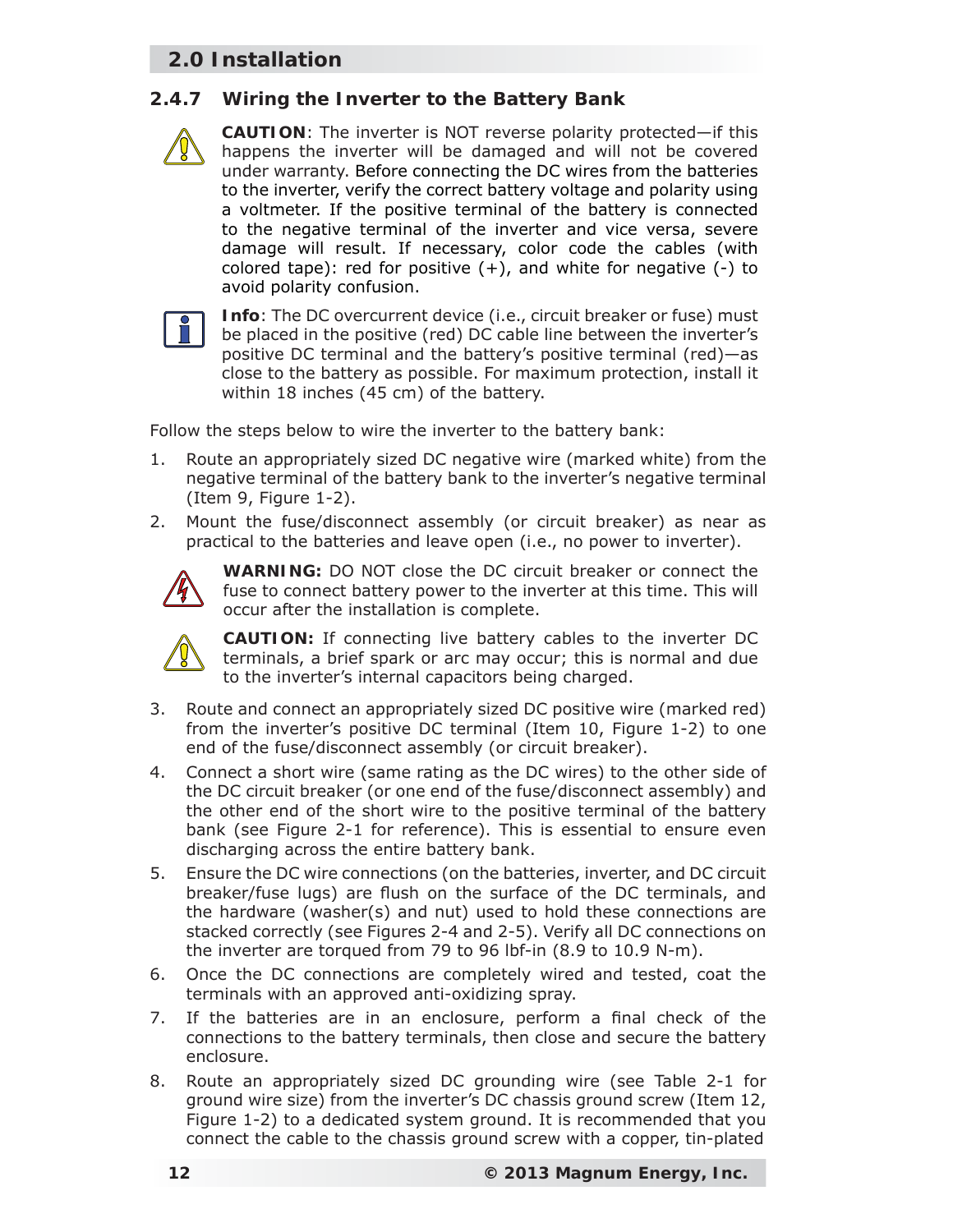ring terminal that accommodates a #8 screw, and is UL/CSA approved. Recommended tightening torque is 20 lbf-in (2.3 N-m).



**CAUTION:** Ensure the total cable distance from the inverter to the battery is within the requirement of Section 2.4.1 (DC Wire Sizing).

9. Once the entire installation is complete, and all connections are verified, close the fuse disconnect (or circuit breaker) to provide power to the inverter.



*Figure 2-4, DC Cable to Battery Terminals*



*Figure 2-5, DC Cable to Inverter's DC Terminals*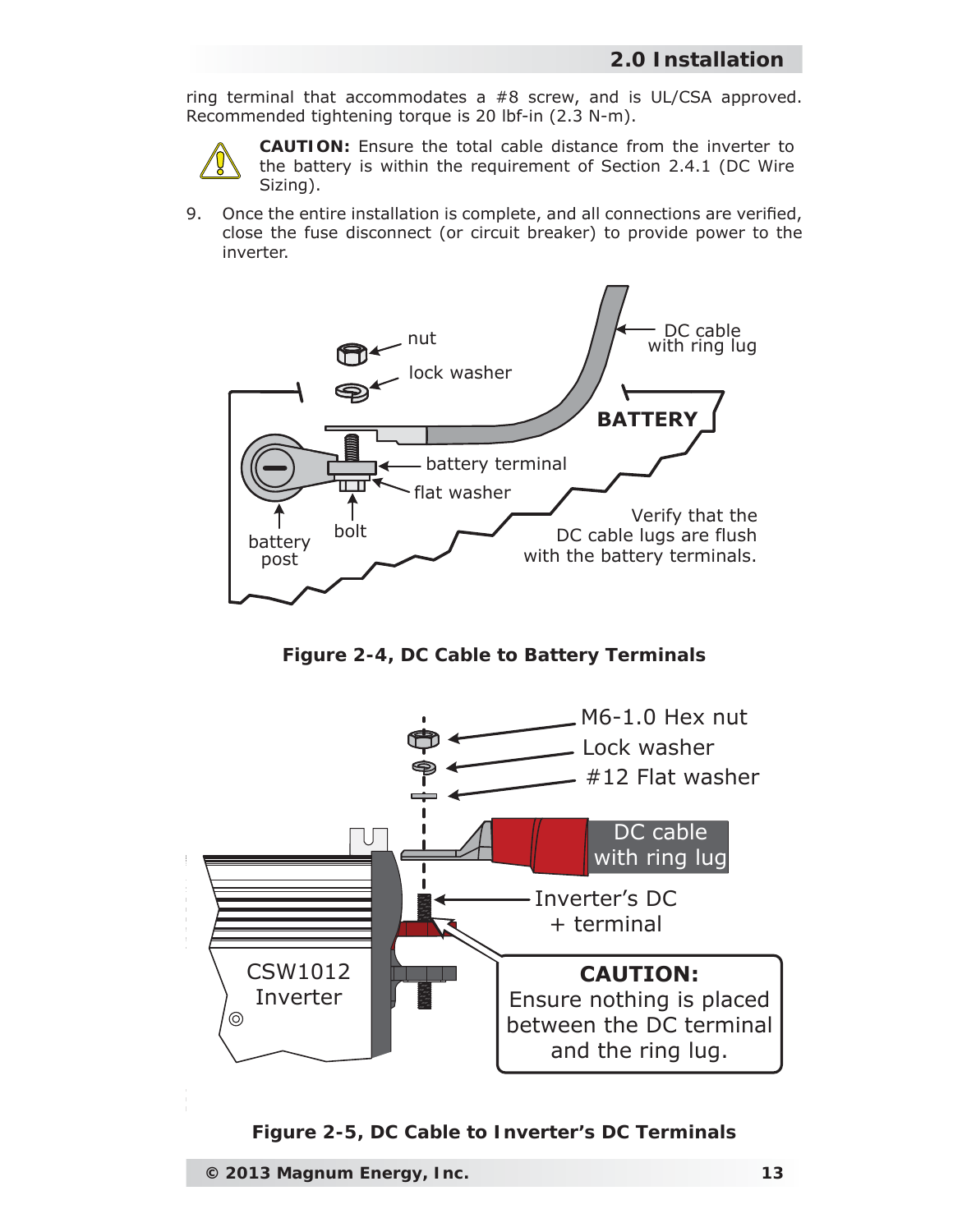## **2.5 Testing the Inverter**

Before proceeding, you must first test whether the inverter was successfully installed. Use the functional test below to test the inverter, and then perform the GFCI test that follows to ensure the protection device is functioning properly.

#### **2.5.1 Inverter Functional Test**

After all electrical connections to the inverter, batteries, and loads have been completed, follow these steps to test the installation and the inverter's operation.

- 1. Press and hold the Power/Select button until a beep sound is heard (about 1 second). The Status light turns on.
- 2. Check that the digital display alternately shows the inverter's measured battery voltage and output power.
- 3. Plug a small AC load (e.g., 40W light bulb or small appliance) into the GFCI's outlet.
- 4. Check that the AC load is on (i.e., the bulb lights). *Note: If the bulb does not light, the GFCI may have tripped. Reset the GFCI by pressing the RESET button*.

If the inverter passes all steps, it is functioning properly and ready for use. If the inverter fails any of the steps, refer to the troubleshooting information in Section 4.0.

#### **2.5.2 GFCI Test**

Use the steps below to periodically test the GFCI to ensure it is functioning properly.

- 1. Press the Power/Select button to turn on the inverter.
- 2. Plug a small AC load (e.g., 40W light bulb) into the GFCI's outlet.
- 3. Check that the AC load is on (i.e., the bulb lights).
- 4. Press the GFCI's TEST button. The GFCI's RESET button should pop out, and the power should shut off (light bulb goes out). *Note: If the bulb remains lit or the RESET button does not pop out, the GFCI may not be functioning properly*.
- 5. Press the RESET button. The AC load should come back on (bulb lights again).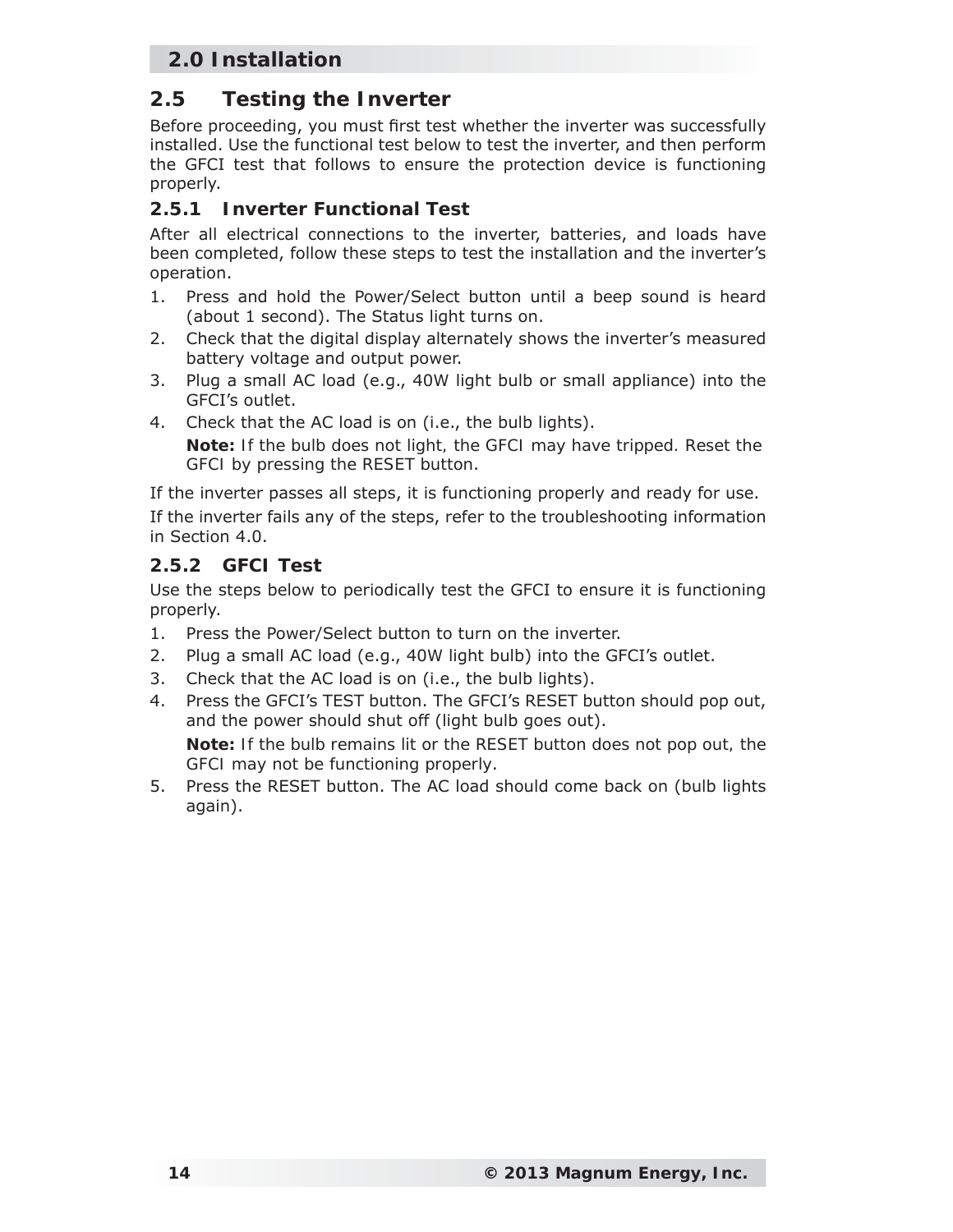# **3.0 Operation**

The CSW1012 inverter uses a front panel that contains a power/select button, a status indicator, a digital display for viewing system status, a remote port, a USB port, and a GFCI AC output receptacle.

#### **Power/Select Button**

The Power/Select button is used to turn the inverter on and off. To turn the unit on, press and hold the button for 1 second until you hear a "beep". The digital display alternately shows the unit's measured battery voltage and AC output power, and the status indicator lights green. Press the power/select button to turn the unit off.



**WARNING:** The power/select button is not a power disconnect switch and will not remove the DC power from the inverter. Disconnect all power to the inverter before working on the inverter.

#### **Status Indicator**

The Status indicator on the front panel may light green, amber, or red to indicate the inverter's status. When the status indicator lights:

- **Green** the inverter is operating normally.
- **Amber** a warning has been detected. The inverter will shut down at any time. Check the error code on the digital display.
- **Red** an error has been detected and the unit has shut down. Check the error code on the digital display.

When the status indicator lights amber or red, use the digital display and the troubleshooting tables in Section 4.0 to resolve the issue.

#### **Digital Display**

The digital display has one line of three alphanumeric characters that alternately shows the inverter's measured battery voltage (in volts) and AC output power (in kilowatts) under normal operating conditions. It also displays error/warning codes that alert you to problems with the unit, and are used in conjunction with the troubleshooting tables in Section 4.0 to resolve any issues with the inverter's operation. See Table 3-1 below.

#### **Table 3-1, Examples of Digital Display Readings**

| <b>Display</b> | <b>Meaning</b>                                                  |  |
|----------------|-----------------------------------------------------------------|--|
| 12.5           | Measured battery voltage.                                       |  |
| 0.80           | Total AC output power in kW (800W as shown).                    |  |
| E01            | Error or warning code. See Troubleshooting section for details. |  |

#### **Remote Port**

The Remote Port is used to connect an optional ON/OFF remote switch (sold separately) that works in parallel with the power/select button.

#### **USB Port**

The USB Port enables you to power and charge a USB-enabled device (provides 5 VDC/750 mA).



**CAUTION:** Some USB-powered products may be damaged when connected to this USB port. If in doubt, check with the product's manufacturer.

#### **GFCI Outlet**

The two GFCI-protected AC outlets are used to plug in and power an AC load. Protects the user against hazardous electrical shocks.

```
© 2013 Magnum Energy, Inc. 15
```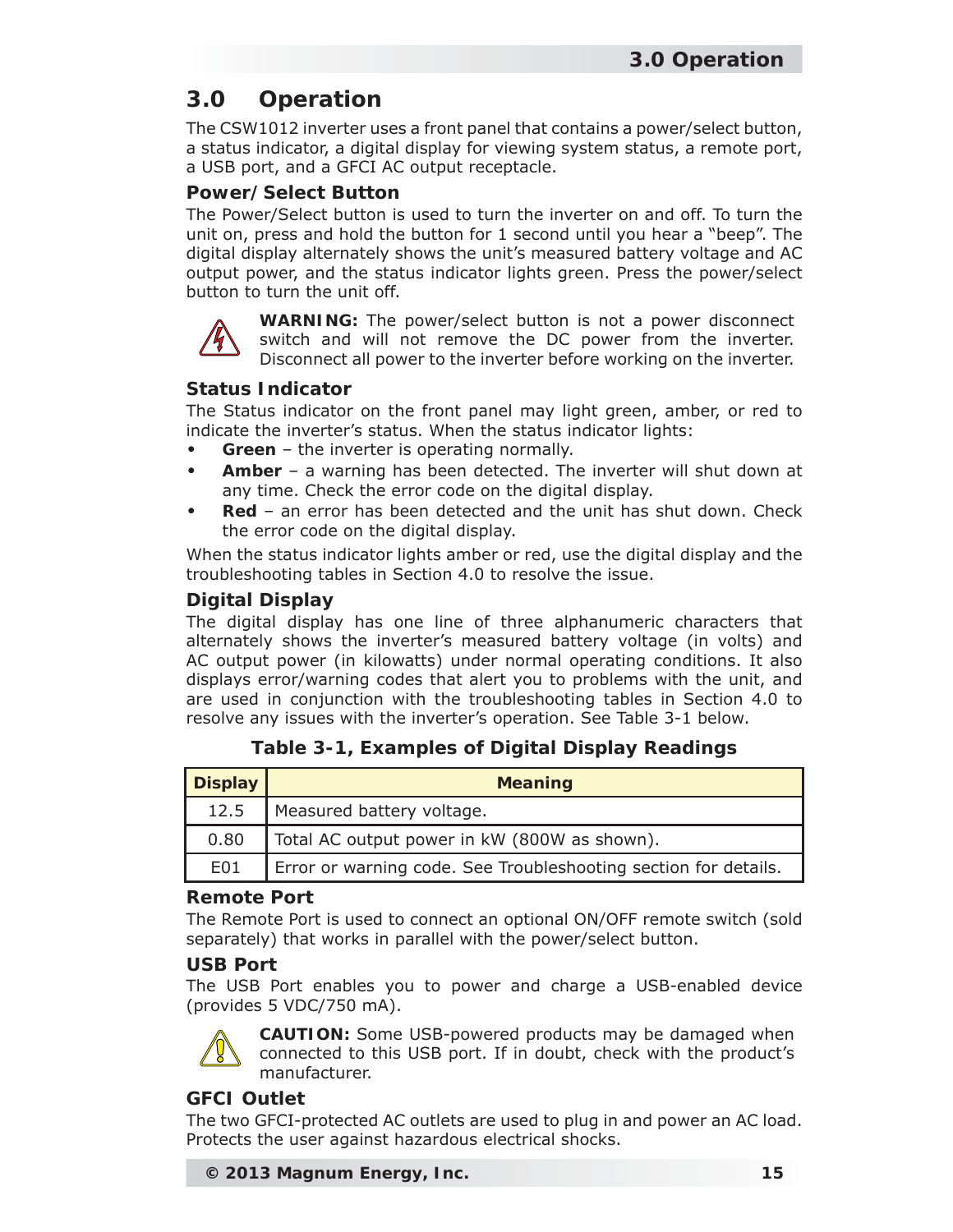## **3.0 Operation**

## **3.1 Understanding Loads**

The inverter can power most loads within its power rating, however, there are special conditions that can cause a load to behave differently than expected. Following are some common problems encountered when using this inverter.

**USB loads** – When using the USB connector, be sure that the device you will be connecting will accept 5 volts ( $\leq$  750mA) and can be charged or powered using another power source. The USB port can safely power and charge a lot of devices such as: MP3 players, mobile phones, and portable video game players. However, some devices such as GPS receivers and some cameras may not work and may even be damaged. Refer to the owner's guide for each device to determine its compatibility.

**Motor loads not starting** – Some appliances, particularly those with induction motors, require a much higher start-up surge than they do when running. Pumps, freezers and refrigerators (compressors) are the most common. The CSW1012 may not be able to start some of these appliances even though their rated current draw is within the inverter's limits. If a motor-operated appliance refuses to start, observe the VOLTS indicator on the digital display while you are trying to start the appliance. If the display shows a battery drop below 11 volts while the inverter is trying to start the motor, this may explain why the appliance won't run. Make sure the length and diameter of the battery cables are appropriate. Check that the battery connections are good and that the battery is fully charged. If the cables are sized correctly, the connections are good, and the battery is charged, you may need a larger battery bank (see Loads turning on and off).

**Loads turning off and on** – If a load starts but quickly turns off, then the battery may not be able to deliver the necessary amperage to drive the load. If the battery bank cannot deliver the necessary amperage to drive a heavy load, the inverter will shut OFF due to low voltage (<10.5 VDC). The battery voltage can then slowly rise back above the low voltage reconnect voltage (11.8 VDC) causing the inverter to resume operation. As soon as the heavy load draws the batteries down, this cycle will continue unless the load is reduced or more batteries are added.

**Loads too large** – Although the CSW1012 inverter can provide high surge power up to two times the rated output power, some appliances may still trigger the inverter shutdown/protection system. In these instances, a higher power inverter may be required.

**Running several loads at once** – Sometimes the total surge requirement of all the loads is higher than the CSW1012 inverter can deliver. You may want to turn them on individually to ensure that the inverter does not have to deliver the starting current for all the loads at once.

## **3.2 System Maintenance**

#### **Battery Charging**

When possible, recharge your batteries when they are about 50% discharged or earlier. This gives them a much longer life cycle than recharging when they are almost completely discharged.

#### **Inverter Maintenance**

Routine maintenance is required to keep the CSW1012 inverter operating properly. Periodically you should:

• Clean the exterior of the unit with a damp cloth to prevent the accumulation of dust and dirt.

• Tighten the screws on the DC input terminals.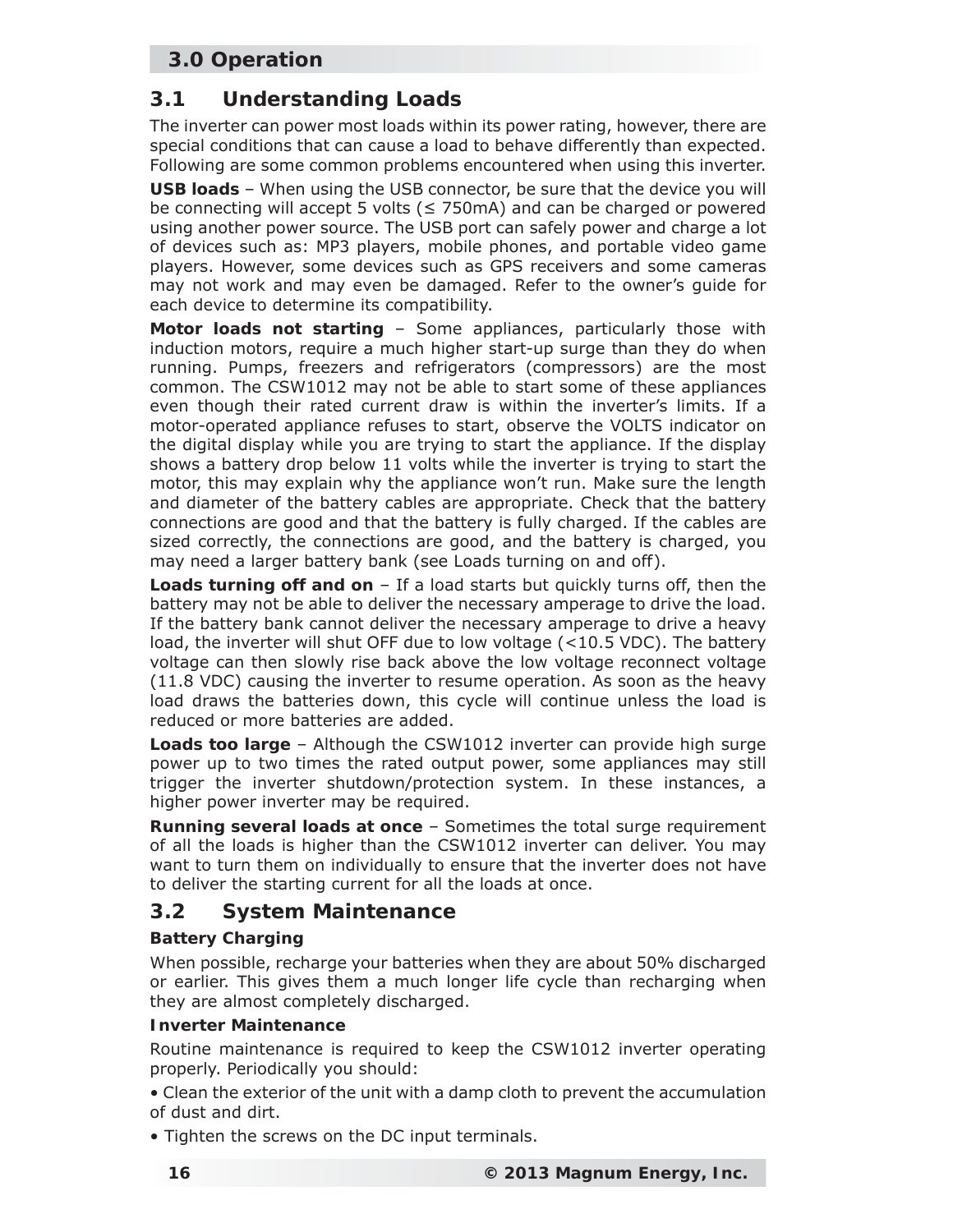# **4.0 Troubleshooting**

Use Table 4-1 below to determine what condition triggered the error/warning code on the unit's digital display, and what corrective action is needed.

| Code | <b>Condition</b>                                                                                          | <b>Corrective Action</b>                                                                                                     |
|------|-----------------------------------------------------------------------------------------------------------|------------------------------------------------------------------------------------------------------------------------------|
| E01  | Unit has sensed the input is<br>voltage is low $(<10.5$ VDC)<br>and unit will shut down in 30<br>seconds. | Immediately recharge the<br>battery (to at least 11.8 VDC),<br>and then restart unit.                                        |
| E02  | Unit has sensed the input<br>voltage is high and has shut<br>down.                                        | Check the battery voltage, or if<br>an external charger is connected<br>to the battery bank.                                 |
| E03  | Unit output has sensed an<br>overload or short circuit and<br>was shut down.                              | Check the load connected to<br>the output. Reduce the load and<br>restart the unit.                                          |
| E04  | Unit has sensed the internal<br>temperature was high and has<br>shut down.                                | Turn the unit off, and then wait<br>15 minutes before restarting.<br>Check if any object has blocked<br>the unit's air flow. |
| E05  | Unit has sensed the input<br>voltage is low and has initiated<br>a warning alarm (@11.2 VDC).             | Recharge the battery (to at<br>least 11.8 VDC) as the unit will<br>shut down shortly.                                        |
| E06  | Unit has sensed that the<br>connected load is close to the<br>overload shutdown limit.                    | Reduce the connected load.                                                                                                   |
| E07  | Unit has sensed the internal<br>temperature is high, and is<br>close to the thermal shutdown<br>limit.    | Reduce the load and check if<br>any of the unit's ventilation is<br>blocked.                                                 |

**Table 4-1, CSW1012 Inverter Error Codes**

Use Table 4-2 below to troubleshoot any of the listed problems/symptoms.

|  | Table 4-2, Troubleshooting Guide |  |
|--|----------------------------------|--|
|--|----------------------------------|--|

| <b>Problem</b>                                    | <b>Symptom</b>                                 | <b>Solution</b>                                                                        |
|---------------------------------------------------|------------------------------------------------|----------------------------------------------------------------------------------------|
| No output voltage.<br>Status indicator is<br>off. | The unit is off.                               | Turn on the unit per<br>instructions in the<br>Operation section.                      |
|                                                   | No power to<br>inverter.                       | Check if fuse or disconnect<br>switch (if installed) is either<br>blown or turned off. |
| No AC output. Status<br>indicator is green.       | GFCI was tripped.                              | Check the connected load<br>and reset the GFCI.                                        |
| No output. Status<br>indicator is amber.          | Check error code<br>on the digital<br>display. | Verify the error condition<br>and make the necessary<br>correction.                    |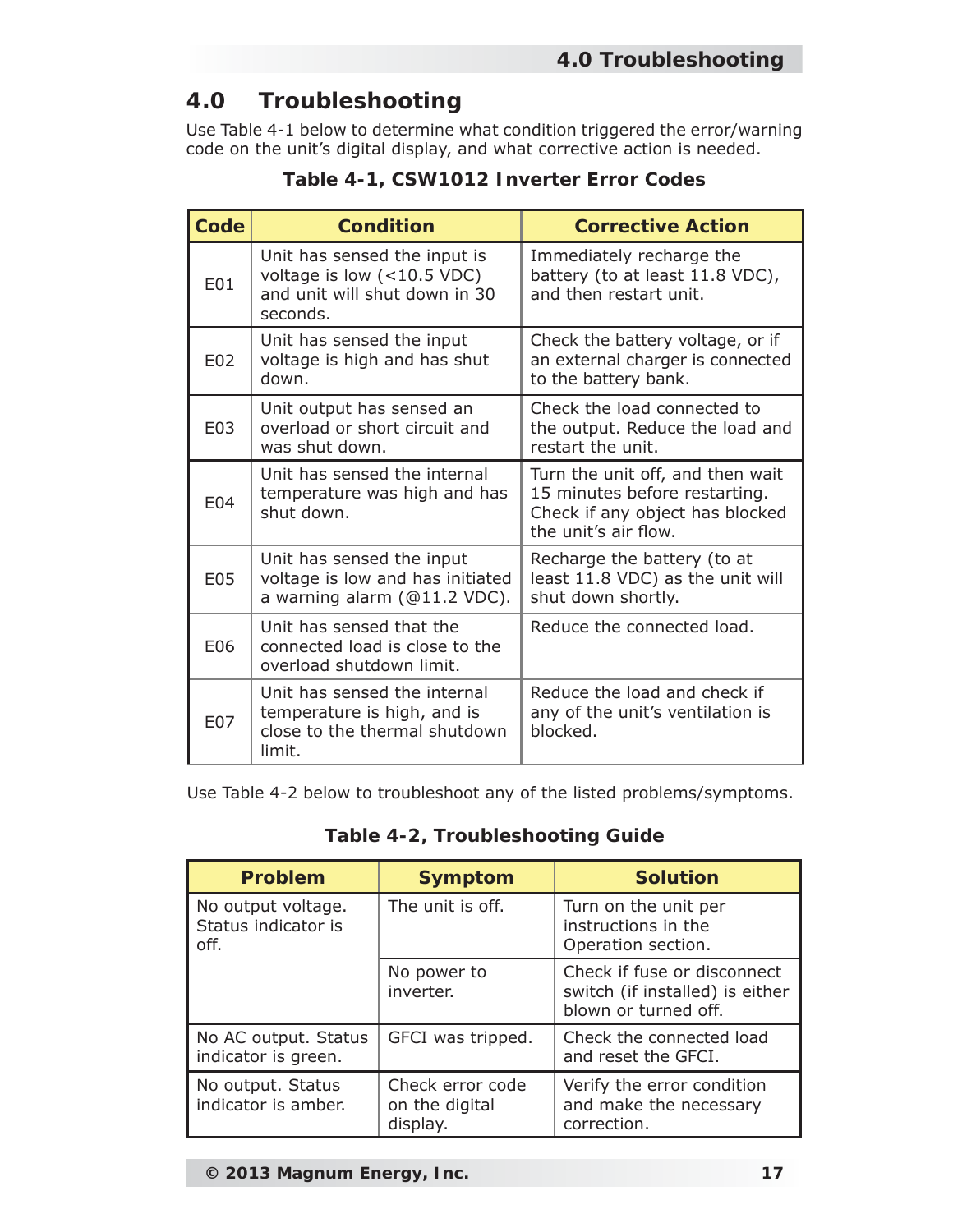## **5.0 Specifi cations**

## **5.0 Specifi cations**

**Table 5-1, CSW1012 Specifi cations**

| <b>Electrical Specifications - AC Output</b>                           |                                               |  |  |
|------------------------------------------------------------------------|-----------------------------------------------|--|--|
| Continuous power*                                                      | 1,000 Watts                                   |  |  |
| Surge power (peak)**                                                   | 2,000 Watts                                   |  |  |
| $(10 sec)$ **                                                          | 1,000 - 1,500 Watts                           |  |  |
| $(1 sec)**$                                                            | 1,500 - 2,000 Watts                           |  |  |
| $(0.2 \text{ sec})$ **                                                 | >2,000 Watts                                  |  |  |
| AC output voltage (@12.5VDC)                                           | 120 VAC RMS ± 5%                              |  |  |
| AC output current                                                      | 8.3 AAC                                       |  |  |
| AC output voltage range                                                | 104-127 VAC                                   |  |  |
| AC output frequency                                                    | 60 Hz $\pm$ 0.5 Hz                            |  |  |
| AC output waveform)                                                    | Pure sine wave                                |  |  |
| Total Harmonic Distortion (THD)                                        | $<$ 3%                                        |  |  |
| <b>Electrical Specifications - DC Output</b>                           |                                               |  |  |
| <b>USB</b>                                                             | 5V, 750 mA                                    |  |  |
| <b>Electrical Specifications - DC Input</b>                            |                                               |  |  |
| DC input voltage (nominal)                                             | 12.5 VDC                                      |  |  |
| Operation voltage range                                                | 10.5 - 15.5 VDC***                            |  |  |
| Input current                                                          | 94 DCA                                        |  |  |
| No load draw                                                           | $<1.2$ ADC                                    |  |  |
| Optimum efficiency                                                     | >90%                                          |  |  |
| High voltage shutdown                                                  | <b>15.5 VDC</b>                               |  |  |
| Low voltage alarm                                                      | Audible, 11.2 VDC                             |  |  |
| Low voltage shutdown                                                   | 10.5 VDC (recover at 11.8 VDC)                |  |  |
| <b>Display Specifications</b>                                          |                                               |  |  |
| Bi-color status indicator                                              | Green, Amber, Red                             |  |  |
| Digital display                                                        | Input voltage/current, output power           |  |  |
| <b>General Specifications</b>                                          |                                               |  |  |
| AC receptacles                                                         | Dual GFCI with LED indicator                  |  |  |
| <b>Operating temperature</b>                                           | 32° F to 104° F (0° C to 40° C)               |  |  |
| Storage temperature                                                    | -4° F to 140° F (-20° C to 60° C)             |  |  |
| Relative humidity                                                      | 5 - 90% non-condensing                        |  |  |
| Operating altitude                                                     | Up to 9,843' (3000m) above sea level          |  |  |
| Inverter size (L x W x H)                                              | $12\frac{5}{8}$ "x7"x31/2" (32.1x17.8x8.9 cm) |  |  |
| Shipping size (L x W x H)                                              | 151/2"x83/4"x55/8" (39.2x22.3x14.3 cm)        |  |  |
| Inverter weight                                                        | 6.6 lb $(3.0 \text{ kg})$                     |  |  |
| Shipping weight                                                        | 7.5 lb (3.4 kg)                               |  |  |
| Warranty                                                               | <b>One Year</b>                               |  |  |
| <b>Regulatory Approval</b>                                             |                                               |  |  |
| Conforms to UL458, Certified to CSA C22.2 No. 107.1, meets FCC Class B |                                               |  |  |

*\* Specifications met when DC voltage at nominal (12.5v) and temp at 25°C.*

\*\* *Surge ratings are based on resistive load (output voltage may drop).*

*\*\*\* Damage can occur if input voltage exceeds 16 VDC.*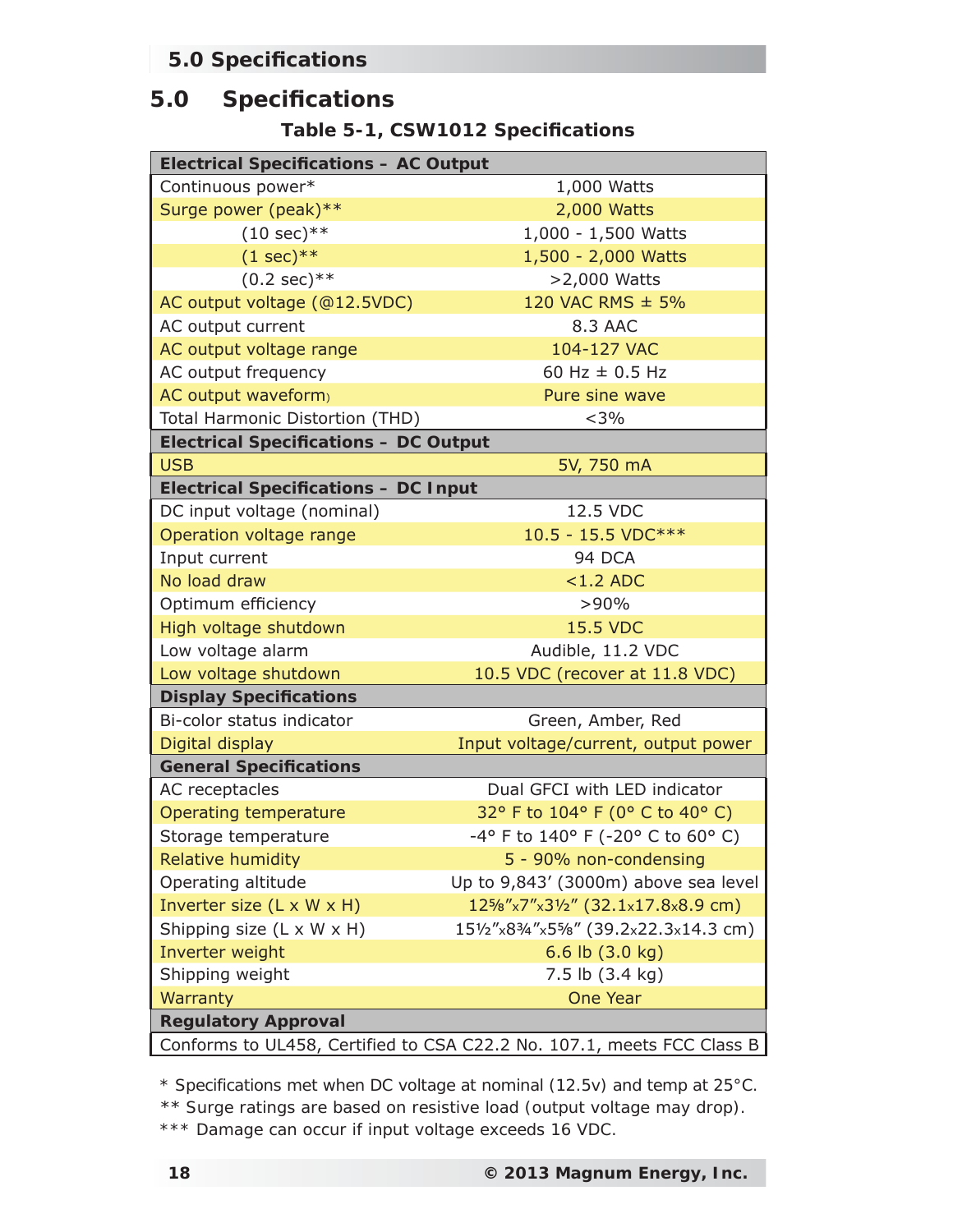## **6.0 Limited Warranty**

Magnum Energy, Inc., warrants the CSW1012 inverter to be free from defects in material and workmanship that result in product failure during normal usage, according to the following terms and conditions:

- 1. The limited warranty for this product extends for a maximum of 12 months from the product's original date of purchase.
- 2. The limited warranty extends to the original purchaser of the product and is not assignable or transferable to any subsequent purchaser.
- 3. During the limited warranty period, Magnum will repair or replace at our option any defective parts, or any parts that will not properly operate for their intended use, with factory new or remanufactured replacement items if such repair or replacement is needed because of product malfunction or failure during normal usage. The limited warranty does not cover defects in appearance, or cosmetic, decorative, structural or non-operative parts. Magnum's limit of liability under this warranty shall be the actual cash value of the product at the time the original purchaser returns the product for repair, determined by the price paid by the original purchaser. Magnum shall not be liable for any other losses or damages.
- 4. Upon request from Magnum, the original purchaser must prove the product's original date of purchase by a dated bill of sale, itemized receipt.
- 5. The original purchaser shall return the product prepaid to Magnum. After the completion of service under this limited warranty, Magnum will return the product prepaid to the original purchaser via a Magnum selected non-expedited surface freight within the contiguous United States and Canada; this excludes Alaska and Hawaii.
- 6. If Magnum repairs or replaces a product, its warranty continues for the remaining portion of the original warranty period or 90 days from the date of the return shipment to the original purchaser, whichever is greater. All replaced products and parts removed from repaired products become the property of Magnum.
- 7. This limited warranty is voided if:
	- the product has been modified without authorization.
	- the serial number has been altered or removed.
	- the product has been damaged from abuse, neglect, accident, high voltage or corrosion.
	- the product was not installed/operated according to instructions.

#### **6.1 How to Receive Warranty Service**

If your product requires warranty service, contact Magnum at:

- Telephone: 425-353-8833, or
- Email: warranty@magnumenergy.com

If returning your product directly to Magnum, you must:

- 1. Return the unit in the original, or equivalent, shipping container.
- 2. Receive a Return Materials Authorization (RMA) number from Magnum prior to the return of the product for service.

3. Place RMA numbers clearly on the shipping container or the packing slip. When sending your product for service, please ensure it is properly packaged. **Damage due to inadequate packaging is not covered under warranty.** We recommend sending the product by traceable and insured service.

#### **BEFORE RETURNING ANY UNIT, A RETURN MATERIAL AUTHORIZATION (RMA) NUMBER IS REQUIRED**